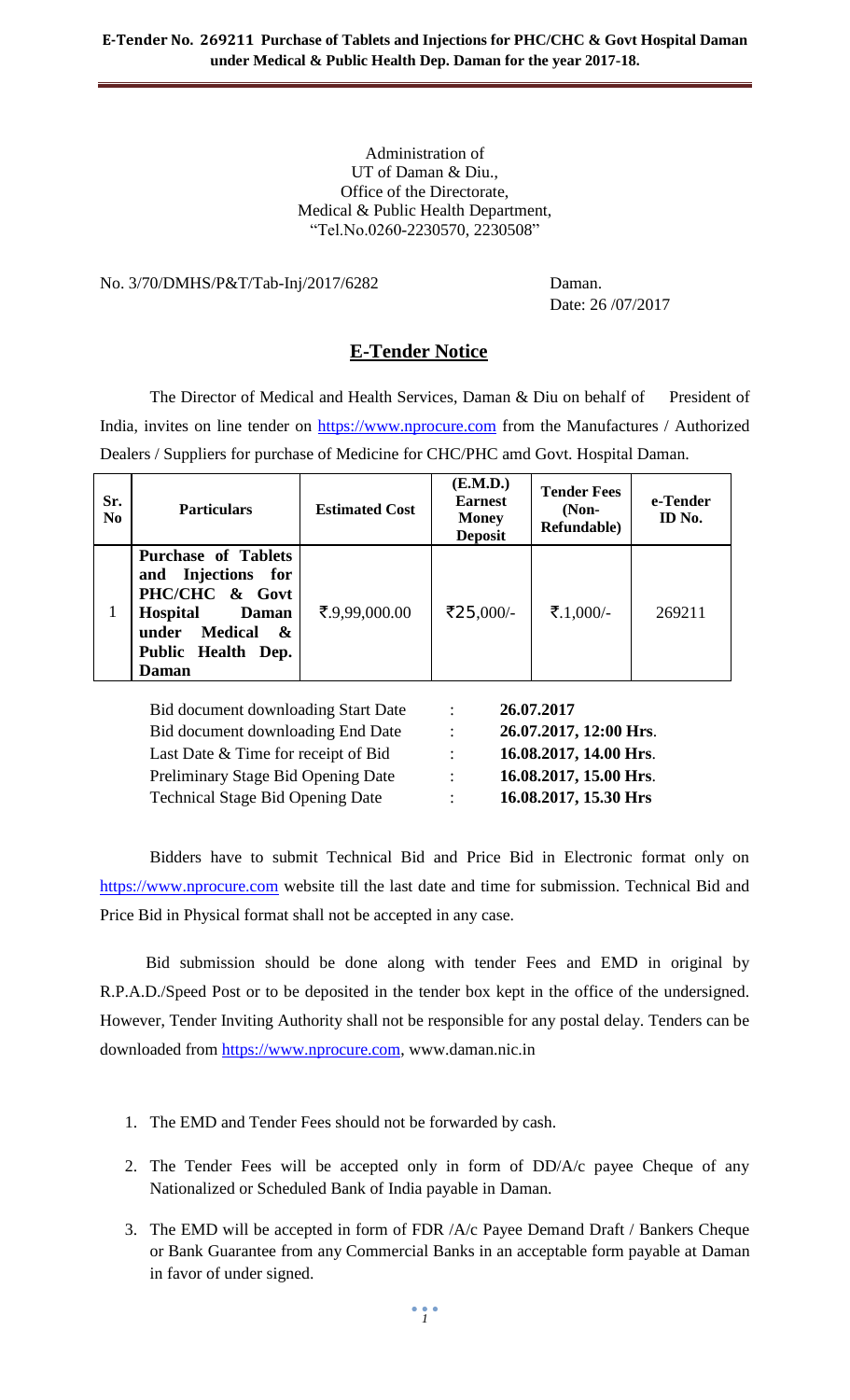The tender inviting authority reserves the right to accept or reject any or all the tender to be received without assigning any reasons thereof. Bidders shall have to post their queries on E-Mail address: [dmhs-daman-dd@nic.in.](mailto:dmhs-daman-dd@nic.in)

In case bidder needs any clarification or if training required for participating in online tender, they can contact the following office.

"(n) Code Solution – A division, GNFC Ltd.",

403, GNFC Info Tower, Bodakdev,

Ahmedabad-380054, Gujarat (India).

[E-Mail-nprocure@ncode.in](mailto:E-Mail-nprocure@ncode.in) Fax: + 917926857321

Website : [www.nprocure.com](http://www.nprocure.com/)

 *Sd/-*

**Director** Medical & Health Services**/** UT of Daman & Diu, "Tel.No.0260-2230470" email ID : dmhs-daman-dd@nic.in

Copy to :-

- 1) Field Publicity Officer, Daman for wide publicity in Newspaper.
- 2) NIC, Daman & Diu with a request to publish in Website.
- 3) Accounts Section, DMHS, Daman for information.
- 4) Store Dept, DMHS, Daman for information.
- 5) P&T Department, DMHS, Daman for information.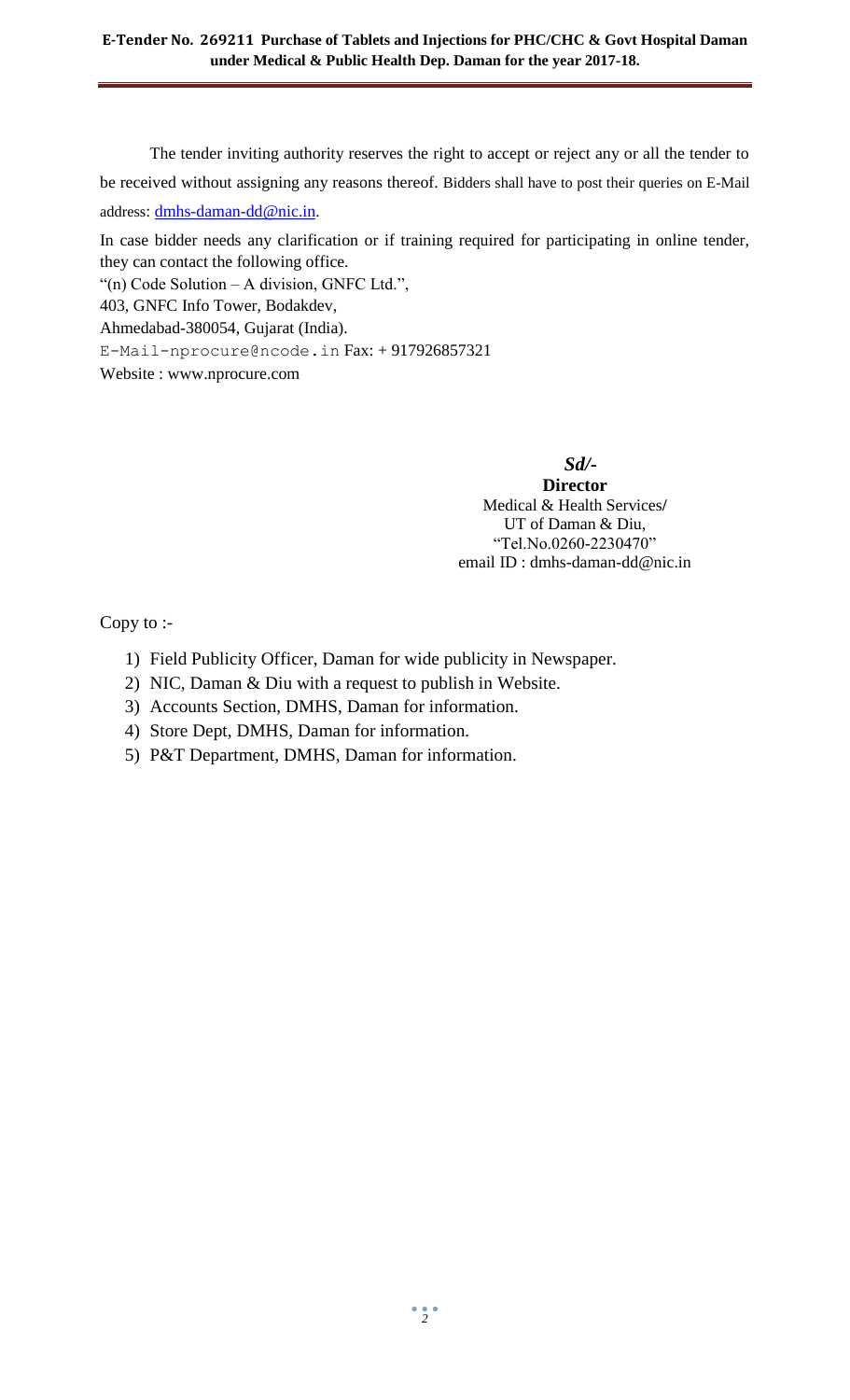# U.T. ADMINISTRATION OF DAMAN & DIU, OFFICE OF THE DIRECTOR, MEDICAL AND HEALTH SERVICES, DAMAN

Terms and Conditions for the **"Purchase of Tablets and Injections for PHC/CHC & Govt Hospital Daman under Medical & Public Health Dep. Daman."**

# **Instructions to Bidders :**

- 1) All Tender Documents can be downloaded free from the website [https://www.nprocure.com](https://www.nprocure.com/)
- 2) All bids should be submitted online on the website [https://www.nprocure.com](https://www.nprocure.com/)
- 3) The user can get a copy of instructions to online participation from the website [https://www.nprocure.com](https://www.nprocure.com/)
- 4) The suppliers should register on the website through the "New Supplier" link provided at the home page, the registration on the site should not be taken as registration or empanelment or any other form of registration with the tendering authority.
- 5) The application for training and issue of digital signature certificates should be made at least 72 hours in advance to the due date and time of tender submission.
- 6) For all queries regarding tender specifications and any other clauses included in the tender document should be addressed to personnel in tendering office address provided below:

**The Director Medical & Health Services, Primary Health Centre, Moti Daman, Daman - 396220. Tel: 0260-2230570, 2230508.**

- 9) All documents scanned/attached should be legible / readable. A hard copy of the same may be send which the department will be use if required. Uploading the required documents in [https://www.nprocure.com](https://www.nprocure.com/) is essential.
- 10) The Bidder has to give compliance for each quoted product for any false / misleading statement in compliance found any time during the procurement process, the bid shall be outrightly rejected & EMD shall be forfeited.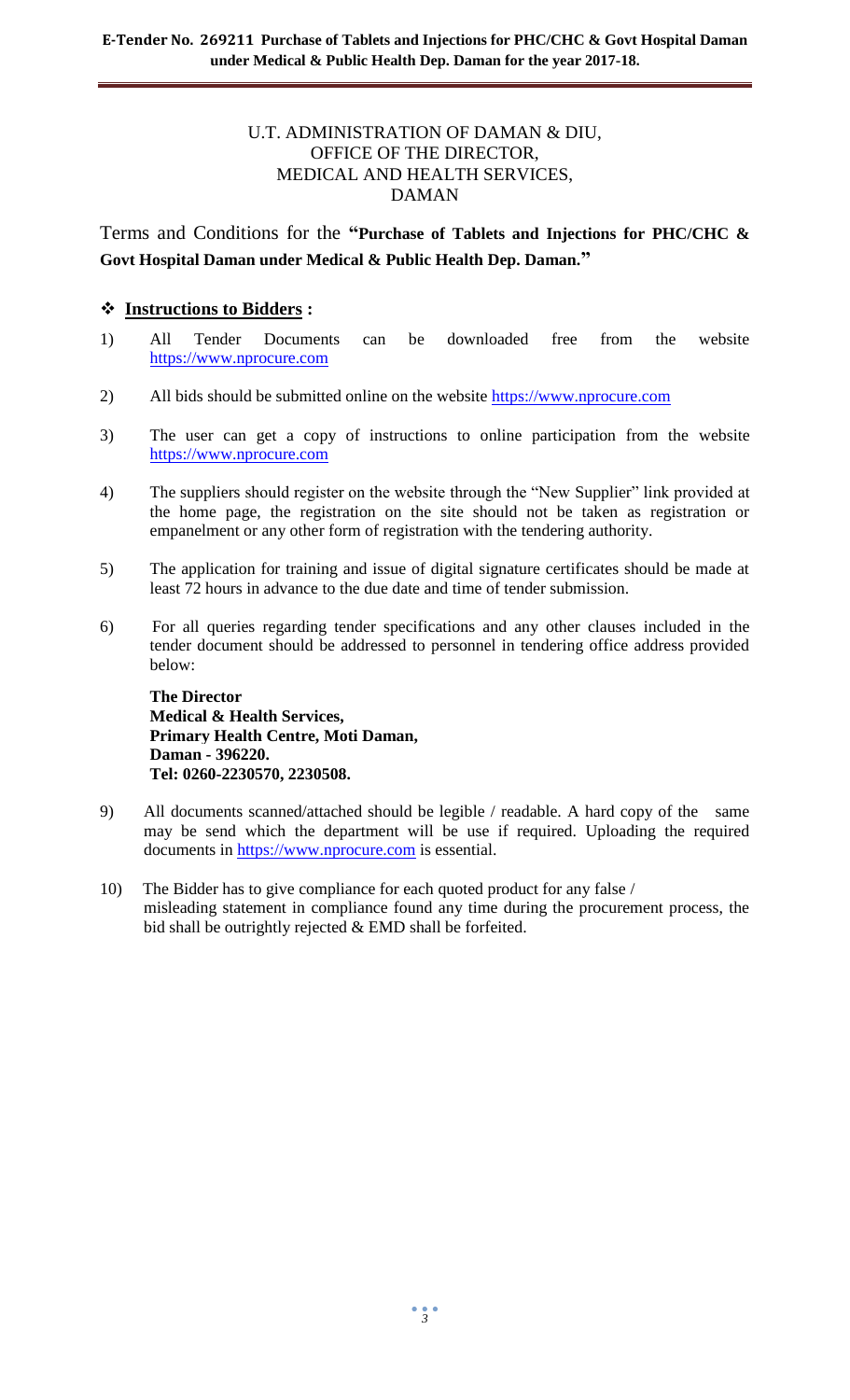**Keydates:**

| Bid document downloading Start Date     | ٠.                        | 26.07.2017             |
|-----------------------------------------|---------------------------|------------------------|
| Bid document downloading End Date       | $\ddot{\phantom{0}}$      | 26.07.2017, 12:00 Hrs. |
| Last Date & Time for receipt of Bid     | $\mathbb{R}^{\mathbb{Z}}$ | 16.08.2017, 14.00 Hrs. |
| Preliminary Stage Bid Opening Date      | $\mathcal{L}$             | 16.08.2017, 15.00 Hrs. |
| <b>Technical Stage Bid Opening Date</b> | $\ddot{\phantom{0}}$      | 16.08.2017, 15.30 Hrs  |

 The Tenders shall be submitted in two-bid system, wherein the Technical bid and Commercial Bid is to be filled online on [https://www.nprocure.com](https://www.nprocure.com/) and the EMD and Tender Fee has to be submitted in Tender Box along with a covering letter. The envelope should be super scribing as **"e-Tender - Sealed Cover of Bid for "Purchase of Tablets and Injections for PHC/CHC & Govt Hospital Daman under Medical & Public Health Dep. Daman."**

# The **EMD** and **Tender Fees** should be enclosed with **BID** only.

# **Tender Fees (Non Refundable)** `**.1,000/- :**

- a. The Tender Fees should not be forwarded by cash.
- b. The Tender Fees (Non Refundable) will be accepted only in form of DD/A/c payee in favor of **The Director of Medical & Health Services, Daman** from any Nationalized or Scheduled Bank of India payable in Daman.
- c. All tenders must be accompanied by Tender fees as specified in schedule otherwise tender will be rejected.

# **<u>Earnest Money Deposit ₹ 25,000/-:</u>**

- a. All tenders must be accompanied by EMD as specified in schedule otherwise tender will be rejected.
- b. The manufacturing units who are placed in Daman are exempted for Earnest Money Deposit. For getting exemption, tenderers have to furnish valid and certified documents along with the tender, otherwise tender will be rejected.
- c. EMD can be paid in either of the form of following:
	- i. A/c Payee Demand Draft
	- ii. Fixed Deposit Receipts
	- iii. Bank Guarantee

In favor of **The Director of Medical & Health Services, Daman** from any Nationalized or Scheduled Bank authorized by RBI to undertake Government Business.

- d. EMD should be valid upto **12 (Twelve Months)** from the date of its issuance.
- e. EMD in any other forms will not be accepted.
- f. EMD/Security Deposit shall be liable to be forfeited in following circumstances:
	- i. Tender is rejected due to failure of supply the requisite documents in proper format or giving any misleading statement or submission of false affidavit or fabricated documents.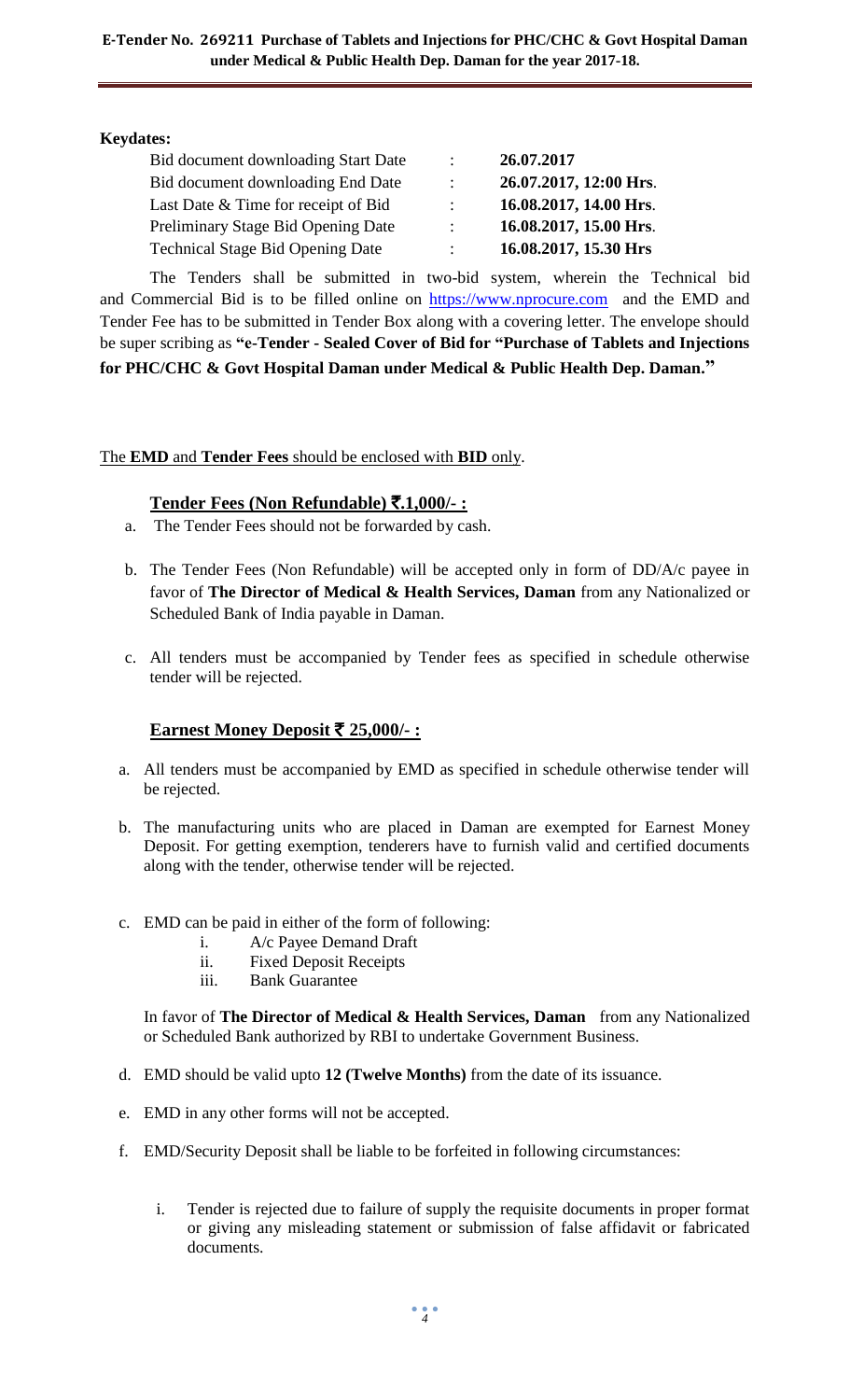- ii. In case, the contractor does not execute the supply order placed with him within stipulated time, the EMD of the contractor will be forfeited to the Government and the contract for the supply shall terminated with no further liabilities on either party to the contract.
- iii. Tenderer fails to replace the goods declared to be not of standard quality or not conforming to acceptable standards or found to be decayed/spoilt.
- g. The amount of Earnest Money paid by the tenderer(s) whose tenders are not accepted will be refunded to them by Demand Draft (as may be convenient to the Tender Inviting Officer if the amount is above  $\overline{\xi}$ .200/-) drawn on any Nationalized or Scheduled Bank payable at Daman. Where this mode of payment is not possible the amount will be refunded at the cost of the tenderer.
- h. Only on satisfactory completion of the supply order for and on payment of all bills of the contractor, as to be admitted for payment, the amount of Security Deposit/Earnest Money will be refunded after expiry of guarantee/warranty period, if any, or any such date/period as may be mutually agreed upon.
- i. In case of failure to supply the store, materials etc. ordered for, as per conditions and within the stipulated time, the name articles will be obtained from the tenderer who offered next higher rates or from any other sources, as may be decided by the tender inviting Officer and the loss to the Government on account of such purchases(s) shall be recovered from the former contractor Security Deposit/Earnest Money or bills payable. The contractor shall have no right to dispute with such procedure.
- j. The Earnest Money(s) paid by the tender(s) earlier against any tender(s) or supply order(s) is not adjustable with Earnest Money required by these conditions.

# **Security Deposit: (SD)**

- a. The successful tenderer will have to pay within 10 days from the date of demand, an amount equal to 10% of the total value of articles, which may be ordered, as the amount of security deposit.
- b. Non receipt of Security Deposit within stipulated time will result in automatic cancellation of the order for supply without any intimation.
- c. However in case if any articles are received for which the Security Deposit may not have been deposited, the full Security Deposit as may be due from the contractor will be recovered from the bill(s) for such articles.
- d. The amount of Earnest Money paid by the successful Tender(s) will be adjusted against the amount of security Deposit to be paid by the successful tenderer.
- e. The Security Deposit(s) paid by the tender(s) earlier against any tender(s) or supply order(s) is not adjustable with Security Deposit required by these conditions.
- f. In case of failure to replace the accepted and rejected articles from the supplies made, as mentioned in the conditions the loss undergone by the Government will be recovered from the contractor Security Deposit or payment due of any bill(s) to the extend required.
- g. The tender inviting officer will consider extension of time for remitting the Security Deposit as demanded. However, in case of denial to consider such extension the contractor is bound to abide by the limit given and liable to make good for the loss made to the Government on account of his failure to abide by the time limit.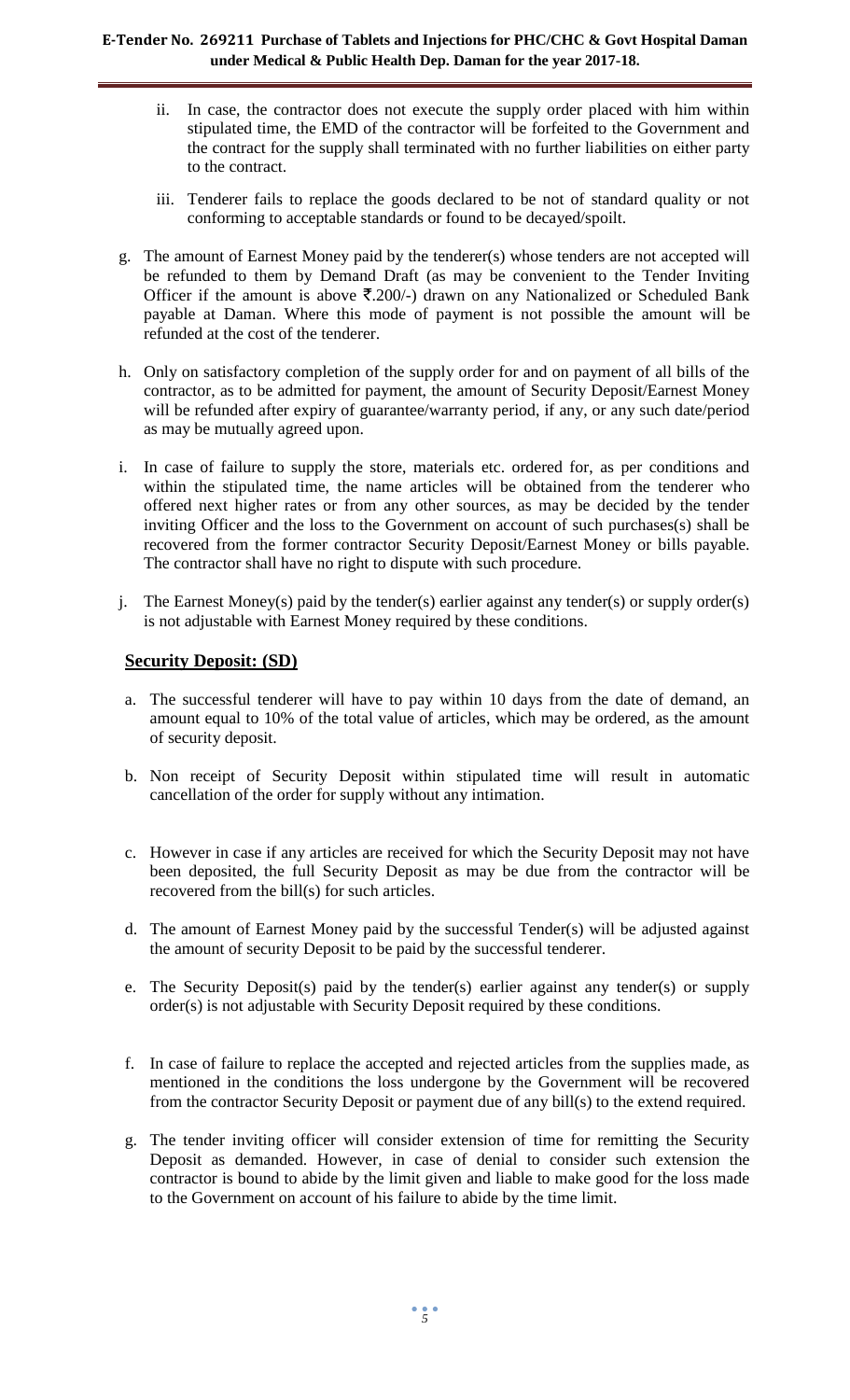# **Conditions of Contract :**

# **1. ACCEPTANCE OF TENDER:**

- a. The tender is liable for rejection due to any of the reasons mentioned below:
	- i. Non-Submission of tender within stipulated time online.
	- ii. Submission of tender physically in the Office but not submitted online on [https://www.nprocure.com](https://www.nprocure.com/)
	- iii. Tender is unsigned or not initialed on each page or with unauthenticated corrections.
	- iv. Non-payment of Earnest Money Deposit (if not exempted).
	- v. Non-Submission of required documents as mentioned in schedule.
	- vi. Conditional/vague offers.
	- vii. Unsatisfactory past performance of the tenderer.
	- viii. Items with major changes/deviations in specifications/ standard/ grade/ packing/ quality offered.
	- ix. Offering an accessory optional even though required to operate the instrument.
	- x. Submission of misleading/contradictory/false statement or information and fabricated/ invalid documents.
	- xi. Tenders not filled up properly.
- b. Any discount which the bidder wants to give has to be considered and total final bid amount has to be mentioned clearly in the price bid form on [https://www.nprocure.com](https://www.nprocure.com/)
- c. Discount offered after price bid opening will not be considered.
- d. The consolidated rates entered in the online website will be taken in to account for preparing price statements. However the tender which is found technically acceptable as well as lowest in terms of evaluated rates only be considered for placing the order.
- e. The Director, Medical and Health Services may seek any clarifications / explanation / documentary evidence related to offer at any stage from tenderers if required.
- f. The rate should be quoted in the prescribed form given by the department; **the rate should be valid upto One Year from the date of tenderization**.
- g. All/Taxes/Duties/Royalties Charges payable on the sales/transport etc. within and/or outside the state shall be payable by the supplier.
- h. The decision of the Tender Inviting Officer for acceptance/rejection of any articles supplied including the decision for equivalent specifications, standard and quality etc. of articles shall be final.
- i. The right to accept or reject without assigning any reasons or all tenders in part or whole is reserved with the Tender Inviting Officer and his decision(s) on all matters relating to acceptance or rejection of the tenders as a whole or in part will be final and binding to all.
- j. No separate agreement will be required to be signed by the successful tender(s) for the purpose of this contract for supply. Rates tendered/offered in response to the concerned Tender Notice shall be considered as acceptance of all above terms and conditions for supply for all legal purpose.
- k. The rate(s) quoted should be strictly for free delivery at FOR CHC Moti Daman, GOVT. HOSPITAL DAMAN, PHC KACHIGAM and will be valid and operative for supply orders issued within one year from the date of invitation of tenders.
- l. The department shall not take any responsibility of unloading the goods; the successful bidder has to make arrangements for unloading at the site.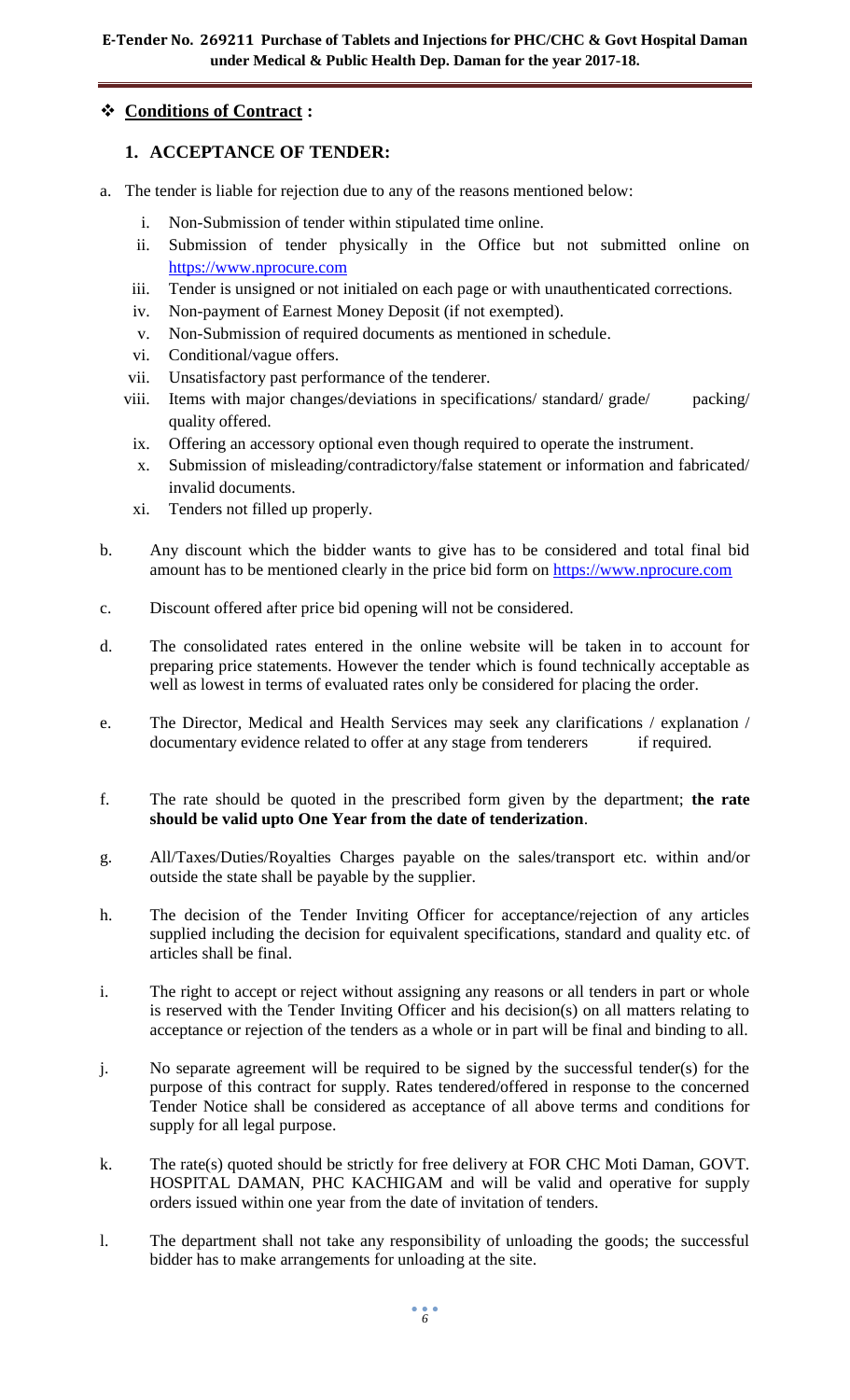- m. Bidder / its sister concerns / companies where its Promoters / Directors either directly or indirectly are involved, should not have ever been blacklisted in tender / supplies by any state/Central Govt . Bidder should submit affidavit in this regard. The bidder should provide accurate information of litigation or arbitration resulting from contracts completed or under execution by him over the last ten years. False affidavit would lead to blacklisting and termination of the contract at any stage. In such cases all the losses that will arise out of this issue will be recovered from the Tenderer / Contractor and he will not have any defence for the same. In case of bidder / principal is involved / penalized under any investigation of CVC or any State/Central Govt. Commission in relation to the similar work project issue; the bid will be out rightly rejected.
- n. The tendered quantity is tentative and the actual purchase can be 20% Less or More than the quantity put to tender for all items and the tenderer is bond to supply such requirement without any demur.

### **The tenderer should attached scanned copies of :**

- **1. License in field of supply.**
- **2. PAN No.**
- **3. GST**
- **4. Non-Conviction Certificate obtained from FDA.**
- **5. Terms & Conditions of Tender Documents duly stamped and signed on each page.**
- **6. Schedule of Specifications duly stamped and signed on each page.**
- **7. Annual Turnover Certificate for Last 3 Years duly stamped and signed by CA.**
- **8. Letter / Undertaking Mentioning is Reputed Manufacturer / Authorized Distributors/ Suppliers**

# **2. TERMS OF WORK EXECUTION :**

- a. Extension of time limit of work order shall be considered by the Tender Inviting Officer. The extension so granted may be without levy of compensation for delay in execution of work the cost of work order for at the discretion of the authority competent to grant extension of time limit provided such request is made well in time, depending upon the circumstances and such decision in the matter will be final.
- b. Inspection of samples will be carried out in the premises of DMHS. If goods to be inspected in factory premises all expenditure to be borne by the Tenderer.

# **3. Bid Evaluation Methodology :**

A. **Preliminary Evaluation**: Tender Fee and EMD Submission.

# B. **Technical Evaluation:**

- Scrutiny of technical specifications and other relevant documents as asked by the department with the quoted specification.
- Scrutiny of Compliance Statement given by the bidder.
- Technical Demonstration if required.
- C. **Financial Evaluation**: Lowest quoted offered by Technically Qualified Bidders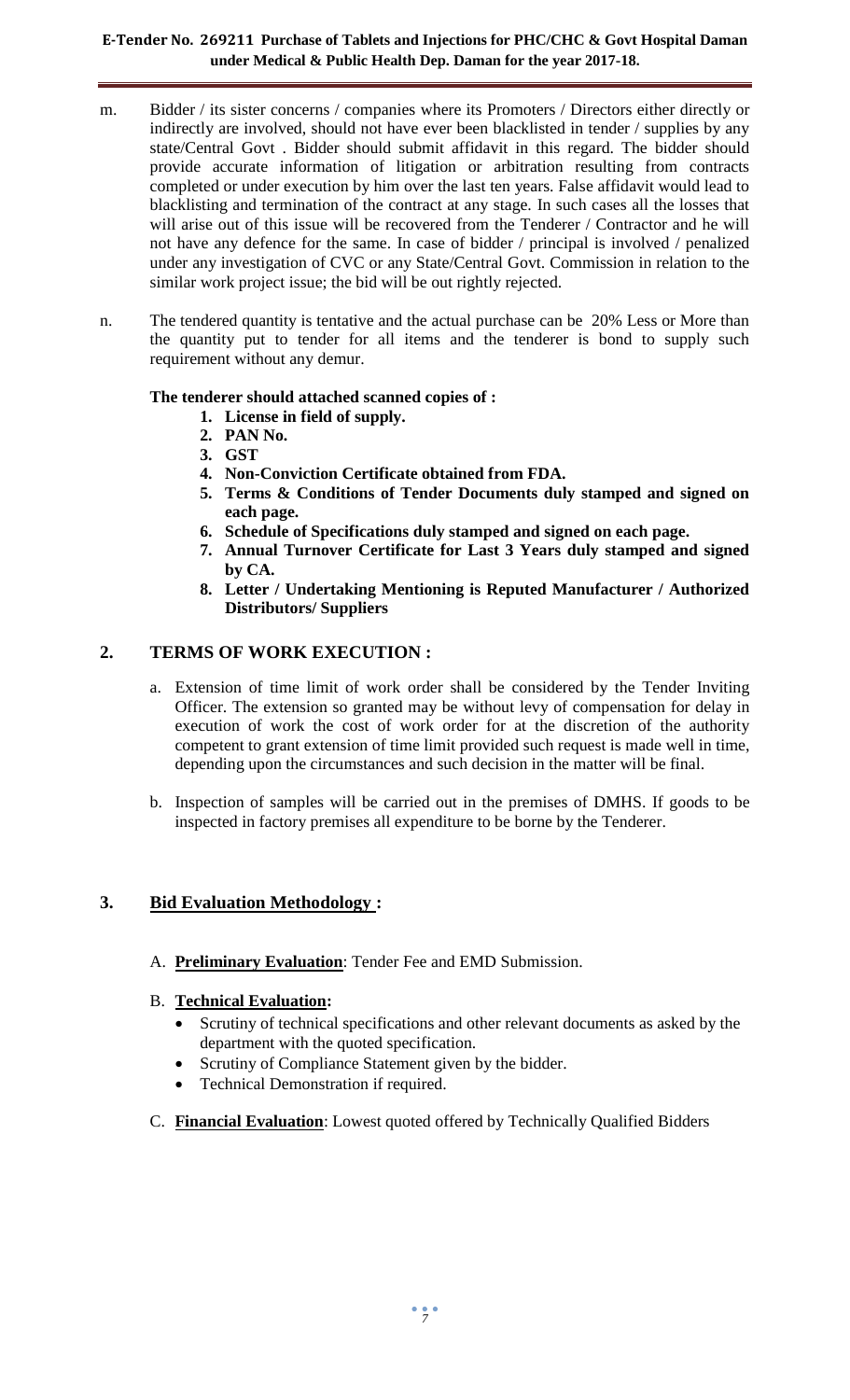# **4. PAYMENT TERMS :**

- a. 100% of the invoice amount will be paid only after completion of work successfully and submission of Security deposit i.e. 10% of the tender value.
- b. Price escalation clause will not be entertained under any circumstances.
- c. All bills should be in **TRIPLICATE** and should invariably mention the number and date of work order.
- d. All bills for amount above  $\overline{\mathfrak{F}}.5,000/$  should be pre-receipted on a Revenue Stamp of proper value. Bills for amount exceeding  $\overline{\mathfrak{F}}.5,000/-$  not pre-receipted on Revenue Stamp of proper value will not be accepted for payment.
- e. Each bill in which Service Tax is charged must contain the following certificates on the body of the bill: **"CERTIFIED"** that the service on which Service Tax has been charged have not been exempted under the Central Service Tax Act or the Rules made there under and the amount charged on account of Service Tax on these service is not more than what is payable under the provisions of relevant Act or Rules made there under".
- f. No extra charge for transportation, forwarding and insurance etc. will be paid on the rates quoted.
- g. The rates should be quoted only for the work specified in the list of requirement.

Signature of Agency

With Rubber Stamp

 *Sd/-* **Director** Medical & Health Services Daman & Diu "Tel.No.0260-2230570, 2230508"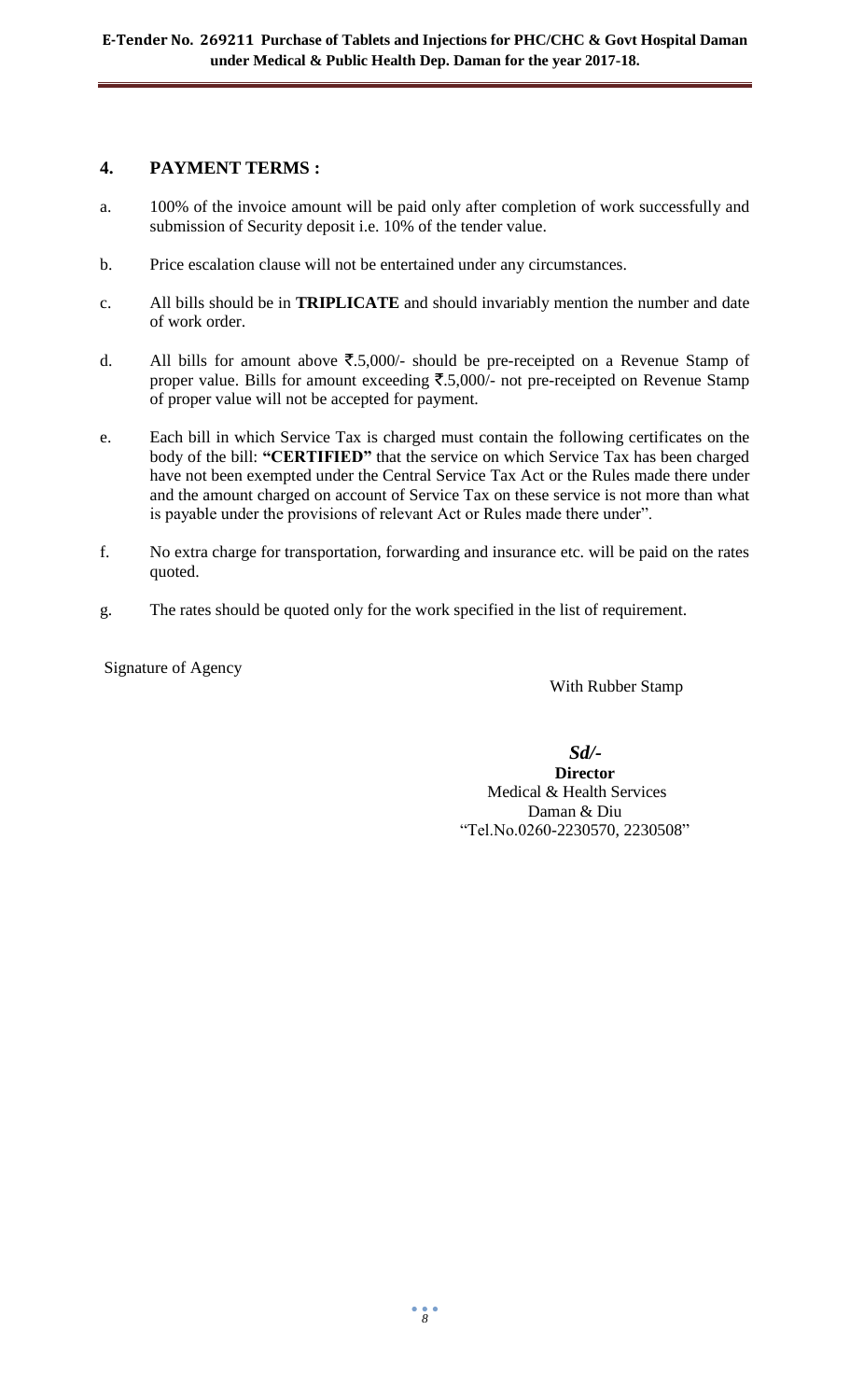| Sr.<br>No. | ED CEL OI DOCCMENTO MI<br><b>Document / Certificate</b>                                                                                                                                                                                  | <b>Uploaded &amp;</b><br><b>Enclosed</b> | At<br>Page No. |
|------------|------------------------------------------------------------------------------------------------------------------------------------------------------------------------------------------------------------------------------------------|------------------------------------------|----------------|
| A.         | <b>General Documents:</b>                                                                                                                                                                                                                |                                          |                |
| 01.        | <b>Tender Fees</b>                                                                                                                                                                                                                       | Yes / No                                 |                |
| 02.        | <b>EMD</b>                                                                                                                                                                                                                               | Yes / No                                 |                |
| 03.        | PAN No.                                                                                                                                                                                                                                  | Yes / No                                 |                |
| 04.        | GST No.                                                                                                                                                                                                                                  | Yes / No                                 |                |
| 05.        | License in field of supply.                                                                                                                                                                                                              | Yes / No                                 |                |
| 06.        | Non-Conviction Certificate obtained from FDA.                                                                                                                                                                                            | Yes / No                                 |                |
| 07.        | Scan copy of Terms and Conditions of the tender<br>documents duly Stamped and Signed on each page.                                                                                                                                       | Yes / No                                 |                |
| 08.        | Scan copy of Schedule of Documents correctly filled<br>with Stamped and Signed on each page. (Scope of<br>Work)                                                                                                                          | Yes / No                                 |                |
| 09.        | Annual Turnover Certificate for Last 3 Years duly<br>stamped and signed by CA.                                                                                                                                                           | Yes / No                                 |                |
| 10.        | Letter / Undertaking Mentioning<br>in Reputed<br>Manufacturer / Authorized Distributors/ Suppliers of<br>the items prescribed.                                                                                                           | Yes / No                                 |                |
| 11.        | Affidavit to be attached / its sister concerns /<br>companies where its Promoters / Directors either<br>directly or indirectly are involved, should not have<br>ever been blacklisted in tender / supplies by any<br>state/Central Govt. | Yes / No                                 |                |

# **ANNEXURE- B SCHEDULE OF DOCUMENTS ATTACHED**

It is verified that all the certificates / permissions / documents are valid and current as on date and have not been withdrawn/cancelled by the issuing authority. It is further verified that the representants at above, declaration part are as per the format prescribed by the Administration and it is clearly and distinctly understood by me/us that the tender is liable to be rejected if on scrutiny and of these certificates is found to be not as per the prescribed format of Administration.

I/We further undertake to produce on demand the original certificate / permission / document for verification at any stage during the processing of the tender.

Date:

Place:

Sign & Stamp of tenderer.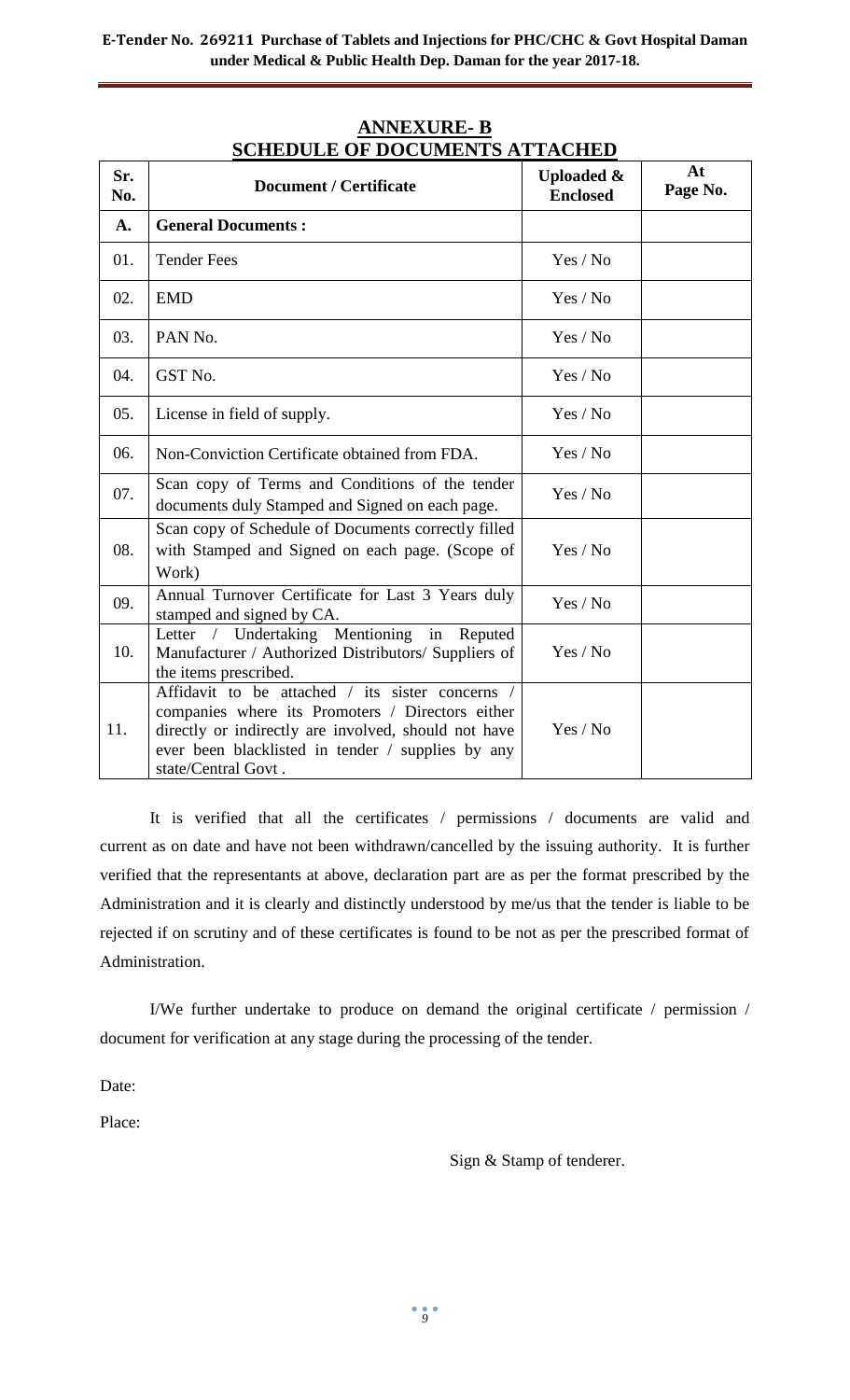# **Scope of Work :**

# **Schedule of Specifications and Allied Technical Details :**

# **Purchase of Tablets and Injections for PHC/CHC & Govt Hospital Daman under Medical & Public Health Dep. Daman.**

# *Mandatory Generic Medicine*

| Sr.<br>N <sub>0</sub> | <b>Particulars</b>       | Unit | Pack         | <b>Mfg</b>         | <b>Approx</b><br><b>Total Qty</b> | Company<br><b>Offered</b> |
|-----------------------|--------------------------|------|--------------|--------------------|-----------------------------------|---------------------------|
|                       |                          |      |              | Biochem/Ranbaxy/I  |                                   |                           |
|                       |                          |      |              | nd-Swift/Cadila or |                                   |                           |
| $\mathbf{1}$          | Tab Acyclovir 400mg      | Tab. | 1            | equivalent         | 500                               |                           |
|                       |                          |      |              | Biochem/Ranbaxy/I  |                                   |                           |
|                       |                          |      |              | nd-Swift/Cadila or |                                   |                           |
| $\overline{2}$        | Tab Acyclovir 800 mg     | Tab. | 1            | equivalent         | 500                               |                           |
|                       |                          |      |              | Biochem/Alembic/C  |                                   |                           |
|                       | <b>Tab Atorvastatine</b> |      |              | ipla/Ranbaxy or    |                                   |                           |
| 3                     | 10mg                     | Tab. | 1            | equivalent.        | 12000                             |                           |
|                       |                          |      |              | Biochem/Alembic/C  |                                   |                           |
|                       | <b>Tab Atorvastatine</b> |      |              | ipla/Ranbaxy or    |                                   |                           |
| 4                     | 20mg                     | Tab. | 1            | equivalent.        | 2000                              |                           |
|                       | Tab Amoxycillin          |      |              | Biochem/Cipla/GR/  |                                   |                           |
|                       | $500mg +$                |      |              | Ranbaxy/Abbott or  |                                   |                           |
| 5                     | Clavulanicacid125mg      | Tab. | 1            | equivalent.        | 10000                             |                           |
|                       |                          |      |              | Biochem/USV/Sun/   |                                   |                           |
|                       |                          |      |              | Cipla/Ranbaxy or   |                                   |                           |
| 6                     | Tab Amlodipine 5mg       | Tab. | 1            | equivalent         | 10000                             |                           |
|                       |                          |      |              | Biochem/USV/Cipla  |                                   |                           |
|                       |                          |      |              | /Ranbaxy or        |                                   |                           |
| 7                     | Tab. Atenolol 50 mg      | Tab. | 1            | equivalent.        | 15000                             |                           |
|                       |                          |      |              | Biochem/USV/Cipla  |                                   |                           |
|                       |                          |      |              | /Ranbaxy or        |                                   |                           |
| 8                     | Tab. Aten-25 mg          | Tab. | 1            | equivalent.        | 5000                              |                           |
|                       |                          |      |              | Biochem/Abbott/Ra  |                                   |                           |
|                       | Tab Azithromycine 250    |      |              | nbaxy/Wock.or      |                                   |                           |
| 9                     | mg                       | Tab. | 1            | equivalent.        | 1000                              |                           |
|                       |                          |      |              | Biochem/Abbott/Ra  |                                   |                           |
|                       | Tab Azithromycine 500    |      |              | nbaxy/Wock or      |                                   |                           |
| 10                    | mg                       | Tab. | 1            | equivalent.        | 2000                              |                           |
|                       |                          |      |              | Biochem/Merck/Gsk  |                                   |                           |
|                       |                          |      |              | /Ranbaxy/Cipla or  |                                   |                           |
| 11                    | Tab Beclofen 10 mg       | Tab. | 1            | equivalent         | 500                               |                           |
|                       | Tab Vit B1 $10mg +$      |      |              |                    |                                   |                           |
|                       | Vit B12 $15mg + Vit$     |      |              |                    |                                   |                           |
|                       | $B6 \quad 3mg +$         |      |              | Biochem/Merck/Inta |                                   |                           |
|                       | Nicotinamide $45mg +$    |      |              | s/Ranbaxy or       |                                   |                           |
|                       | Ca Penthothenate 50      |      |              | equivalent         |                                   |                           |
| 12                    | mg                       | Tab  | $\mathbf{1}$ |                    | 10000                             |                           |
|                       |                          |      |              | Biochem/NPIL/Macl  |                                   |                           |
|                       |                          |      |              | oeds/Ranbaxy or    |                                   |                           |
| 13                    | Tab Carbimazole 5 mg     | Tab. | 1            | equivalent         | 5500                              |                           |
|                       |                          |      |              | Biochem/Sun/Nichol |                                   |                           |
|                       | Tab. Carbamazepine-      |      |              | as/Novartis or     |                                   |                           |
| 14                    | 200mg                    | Tab. | $\mathbf{1}$ | equivalent.        | 600                               |                           |
|                       |                          |      |              | Biochem/Abbott/US  |                                   |                           |
|                       | Tab. Clopidogrel 75      |      |              | V/Cipla/RanbaxyCV  |                                   |                           |
| 15                    | mg                       | Tab. | 1            | or equivalent.     | 7000                              |                           |
|                       |                          |      |              | Biochem/Sun/Nichol |                                   |                           |
|                       |                          |      |              | as/Novartis or     |                                   |                           |
| 16                    | Tab Clobazam 10 mg       | Tab. | $\mathbf 1$  | equivalent.        | 600                               |                           |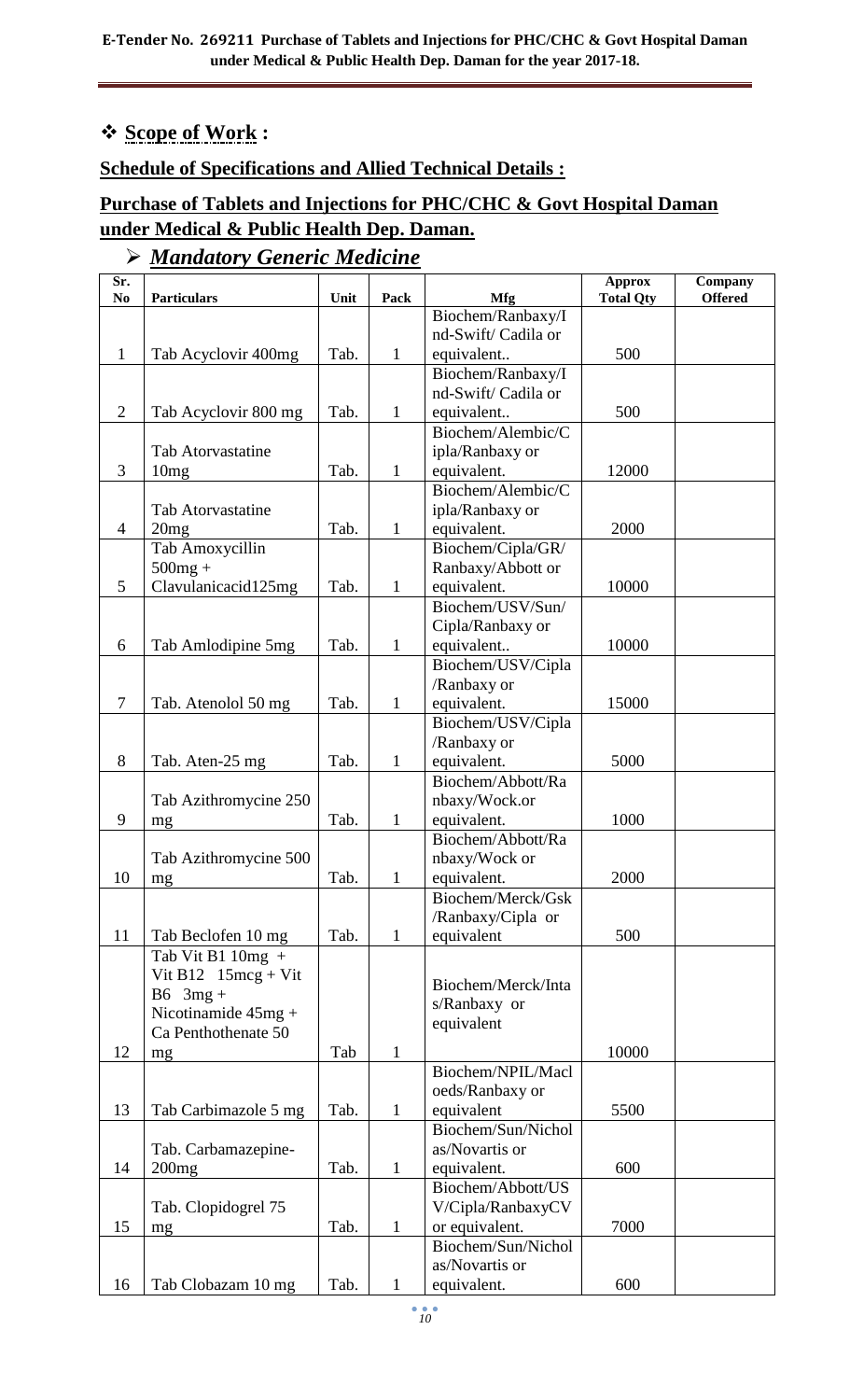|    |                               |      |              | Biochem/Lyka/Woc                          |       |  |
|----|-------------------------------|------|--------------|-------------------------------------------|-------|--|
|    | Tab Chloroquine               |      |              | k/Ranbaxyor                               |       |  |
| 17 | phosphate 250mg               | Tab. | $\mathbf{1}$ | equivalent.                               | 1000  |  |
|    |                               |      |              | Biochem/Glaxo/Ran                         |       |  |
|    | Tab Cetrizine                 |      |              | baxy/cipla or                             |       |  |
| 18 | Dihydrochloride10mg           | Tab. | 1            | equivalent.                               | 20000 |  |
|    |                               |      |              | Biochem/Glaxo/Cad                         |       |  |
|    | Tab Chlorpheniramine          |      |              | ila/Khandelwal or                         |       |  |
| 19 | Maleate 4mg                   | Tab. | 1            | equivalent.                               | 5000  |  |
|    |                               |      |              | Biochem/Sun/Ranba                         |       |  |
| 20 |                               | Tab. |              | xy/Cipla or                               | 30    |  |
|    | Tab Cabergolin                |      | 1            | equivalent<br>Biochem/Abbott/Gla          |       |  |
|    |                               |      |              | nmark/Lyka or                             |       |  |
| 21 | Tab Candid v6                 | Tab  | 1            | equivalent                                | 1000  |  |
|    | Tab Ciprofloxacin             |      |              | Biochem/Cipla/Ranb                        |       |  |
|    | 250mg+Tinidazole              |      |              | axy/Cadila or                             |       |  |
| 22 | 300mg                         | Tab  | 1            | equivalent                                | 1000  |  |
|    | Tab Calcium 500mg             |      |              | Biochem/Abbott/US                         |       |  |
|    | with vitamin D-3 250          |      |              | V/GSK or                                  |       |  |
| 23 | <b>IU</b>                     | Tab  | $\mathbf{1}$ | equivalent.                               | 50000 |  |
|    |                               |      |              | Biochem/Sun/Cipla/                        |       |  |
|    | Tab Carvedilol 3.125          |      |              | Micro/Zydus or                            |       |  |
| 24 | mg                            | Tab  | 1            | equivalent.                               | 2000  |  |
|    | Tab Diclofenac                |      |              | Biochem/Ranbaxy/G                         |       |  |
|    | Potassium                     |      |              | R/intas or                                |       |  |
|    | 50mg+Paracetamol              |      |              | equivalent.                               |       |  |
| 25 | 500 <sub>mg</sub>             | Tab  | $\mathbf{1}$ |                                           | 70000 |  |
|    | Tab Dicyclomine Hcl           |      |              | Biochem/Ranbaxy/G<br>R/Abbott or          |       |  |
| 26 | $10mg + Paracetamol$<br>500mg | Tab  | 1            | equivalent.                               | 8000  |  |
|    | Tab Dried AlOH3               |      |              |                                           |       |  |
|    | 300mg+MgAlSiH                 |      |              | Biochem/Boots/Cipl                        |       |  |
|    | $50mg + MgoH2$ $25mg$         |      |              | a/Cadila/Abbott or                        |       |  |
| 27 | + Simithicone 25mg            | Tab. | $\mathbf{1}$ | equivalent.                               | 8000  |  |
|    | Tab Diclofenec 50mg           |      |              |                                           |       |  |
|    | $+$ Para 325mg                |      |              | Biochem/Ranbaxy/G<br>R/Intas or           |       |  |
|    | +Chlorzoxane250mg             |      |              |                                           |       |  |
| 28 | <b>MR</b>                     | Tab. | $\mathbf{1}$ | equivalent.                               | 1000  |  |
|    | Tab Doxylamine                |      |              | Biochem/Sigma/Cen                         |       |  |
|    | succinate $10mg +$            |      |              | taur/Indswift/Wock                        |       |  |
| 29 | Pyridoxine Hcl 10mg           | Tab. | $\mathbf{1}$ | or equivalent                             | 5000  |  |
|    | Tab Etophylline               |      |              | Biochem/GR/Cipla/                         |       |  |
|    | 231mg+Theophylline            |      |              | Ranbaxy or                                |       |  |
| 30 | 69 mg                         | Tab. | $\mathbf{1}$ | equivalent.                               | 11000 |  |
|    |                               |      |              | Biochem/                                  |       |  |
| 31 | Tab Ethamsylate<br>250mg      | Tab. | $\mathbf{1}$ | Alembic/Cipla/GR/T<br>hemis or equivalent | 1000  |  |
|    |                               |      |              | Biochem/Mankind/R                         |       |  |
|    |                               |      |              | anbaxy/GR or                              |       |  |
| 32 | Tab FolicAcid 5mg.            | Tab  | $\mathbf{1}$ | equivalent.                               | 10000 |  |
|    |                               |      |              | Biochem/Aventis/Lu                        |       |  |
|    | Tab Frusemide $20mg +$        |      |              | pin/Micro or                              |       |  |
| 33 | Spirinolactone 50mg           | Tab  | $\mathbf{1}$ | equivalent                                | 10000 |  |
|    |                               |      |              | Biochem/Aventis/El                        |       |  |
|    |                               |      |              | der/Intas or                              |       |  |
| 34 | Tab Frusemide 40mg            | Tab  | $\mathbf{1}$ | equivalent                                | 2000  |  |
|    |                               |      |              | Biochem/Abbott/Uni                        |       |  |
|    |                               |      |              | chem/Sun or                               |       |  |
| 35 | Tab Febuxostant 40mg          | Tab  | $\mathbf{1}$ | equivalent                                | 1000  |  |
| 36 | Tab. Glimepride 1 mg          | Tab. | $\mathbf{1}$ | Biochem/USV/Otsir                         | 15000 |  |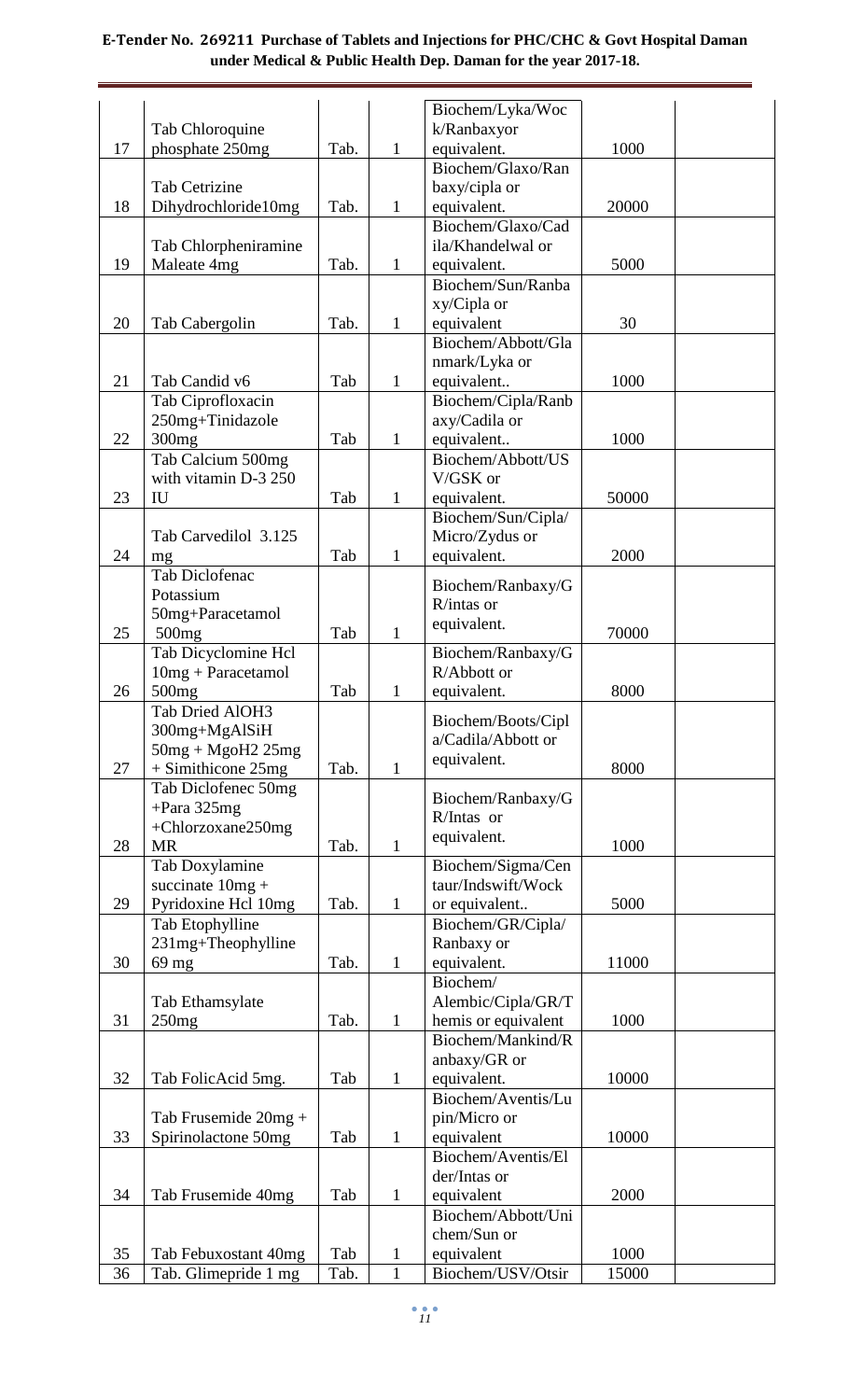|    |                                             |      |              | a/GR or equivalent.                 |       |  |
|----|---------------------------------------------|------|--------------|-------------------------------------|-------|--|
|    |                                             |      |              | Biochem/USV/Otsir                   |       |  |
| 37 | Tab. Glimepride-2mg                         | Tab. | $\mathbf{1}$ | a/GR or equivalent.                 | 1000  |  |
|    | Tab Glimepiride $1mg +$                     |      |              | Biochem/USV/Glen                    |       |  |
|    | Metformin 500mg Hcl                         |      |              | mark/Dr.Reddy or                    |       |  |
| 38 | (ER)                                        | Tab. | 1            | equivalent.                         | 5000  |  |
|    |                                             |      |              | Biochem/UCB/Yash                    |       |  |
|    | Tab HydroxyzineHcl                          |      |              | Pharma/Unichem or                   |       |  |
| 39 | 10mg                                        | Tab. | 1            | equivalent.                         | 1000  |  |
|    |                                             |      |              | Biochem/Sun/Torren                  |       |  |
|    | Tab Isosorbide-5                            |      |              | t/Nicholas or                       |       |  |
| 40 | Mononitrate 20mg                            | Tab  | 1            | equivalent.                         | 2000  |  |
|    |                                             |      |              | Biochem/Nicholas/                   |       |  |
|    | Tab Isosorbide                              |      |              | Wyeth/Sun or                        |       |  |
| 41 | Dinitrate 5mg                               | Tab. | 1            | equivalent.<br>Biochem/Solvay       | 500   |  |
|    | Tab Isoxsuprine Hcl                         |      |              | Pharma/Troikaa/Inds                 |       |  |
| 42 | 10mg                                        | Tab. | 1            | wift or equivalent.                 | 1000  |  |
|    |                                             |      |              | Biochem/Aventis/Ci                  |       |  |
|    | Tab Ibuprofen +                             |      |              | pla/wock/GR or                      |       |  |
| 43 | Paracetamol                                 | Tab. | 1            | equivalent.                         | 10000 |  |
|    |                                             |      |              | Biochem/Mankind/I                   |       |  |
|    |                                             |      |              | ntas/Cipla or                       |       |  |
| 44 | Tab Labetalol 100 mg                        | Tab  | 1            | equivalent.                         | 1000  |  |
|    | Tab Losartan                                |      |              |                                     |       |  |
|    | Potassium                                   |      |              | Biochem/Wock/Cipl                   |       |  |
|    | 50mg+Hydrochlorthiaz                        |      |              | a/Sun/Mankind or                    |       |  |
| 45 | ide 12.5mg                                  | Tab. | $\mathbf{1}$ | equivalent.                         | 70000 |  |
|    | Tab Losartan                                |      |              | Biochem/Wock/Cipl                   |       |  |
| 46 | Potassium 50mg                              | Tab. | $\mathbf{1}$ | a/Sun or equivalent.                | 4000  |  |
|    | Tab Losartan                                |      |              | Biochem/Wock/Cipl                   |       |  |
| 47 | Potassium 25mg                              | Tab. | $\mathbf{1}$ | a/Sun or equivalent.                | 3000  |  |
|    |                                             |      |              | Biochem/Wock/Trip                   |       |  |
|    |                                             |      |              | ada/Sun or                          |       |  |
| 48 | Tab Lorazepam 1mg                           | Tab  | $\mathbf{1}$ | equivalent.                         | 2000  |  |
|    |                                             |      |              | Biochem/Torrent/Su                  |       |  |
|    | Tab Levofloxacin                            |      |              | n/Cipla or                          |       |  |
| 49 | 500 <sub>mg</sub>                           | Tab  | $\mathbf{1}$ | equivalent.                         | 2000  |  |
|    |                                             |      |              | Biochem/Ranbaxy/U                   |       |  |
| 50 |                                             | Tab  | $\mathbf{1}$ | SV/Cipla or<br>equivalent.          | 5000  |  |
|    | Tab Levocetrizine 5mg<br>Tab Mefenamic Acid |      |              | Biochem/Indoco/Wo                   |       |  |
|    | $250mg +$                                   |      |              | ck/cadila or                        |       |  |
| 51 | DicyclomineHcl10mg                          | Tab. | 1            | equivalent.                         | 800   |  |
|    |                                             |      |              | Biochem/Nicholas/A                  |       |  |
|    |                                             |      |              | bbot/Knoll/GSK or                   |       |  |
| 52 | Tab Misoprost 25mg                          | Tab  | $\mathbf{1}$ | equivalent.                         | 600   |  |
|    |                                             |      |              | Biochem/Nicholas/A                  |       |  |
|    |                                             |      |              | bbot/Knoll/GSK or                   |       |  |
| 53 | Tab Misoprost 200mcg                        | Tab  | $\mathbf{1}$ | equivalent.                         | 50    |  |
|    |                                             |      |              | Biochem/USV/Cadil                   |       |  |
|    | Tab Metformin 500mg                         |      |              | a/Alembic/Ranbaxy                   |       |  |
| 54 | (Sustained Release)                         | Tab. | $\mathbf{1}$ | or equivalent.                      | 50000 |  |
|    | <b>Tab Metformin</b>                        |      |              | Biochem/USV/Cadil                   |       |  |
|    | 1000mg (Sustained                           |      |              | a/Alembic/Ranbaxy                   |       |  |
| 55 | Release)                                    | Tab. | $\mathbf{1}$ | or equivalent.                      | 2000  |  |
|    |                                             |      |              | Biochem/Astra/Nov                   |       |  |
|    | Tab MetoprololExt Rel                       |      |              | arties/Cipla/USV or                 |       |  |
| 56 | 50mg<br>Tab Metronidazole                   | Tab. | $\mathbf{1}$ | equivalent.                         | 5000  |  |
| 57 |                                             | Tab. | $\mathbf{1}$ | Biochem/Aristo/cipl<br>a/Ranbaxy or | 5000  |  |
|    | 400mg.                                      |      |              |                                     |       |  |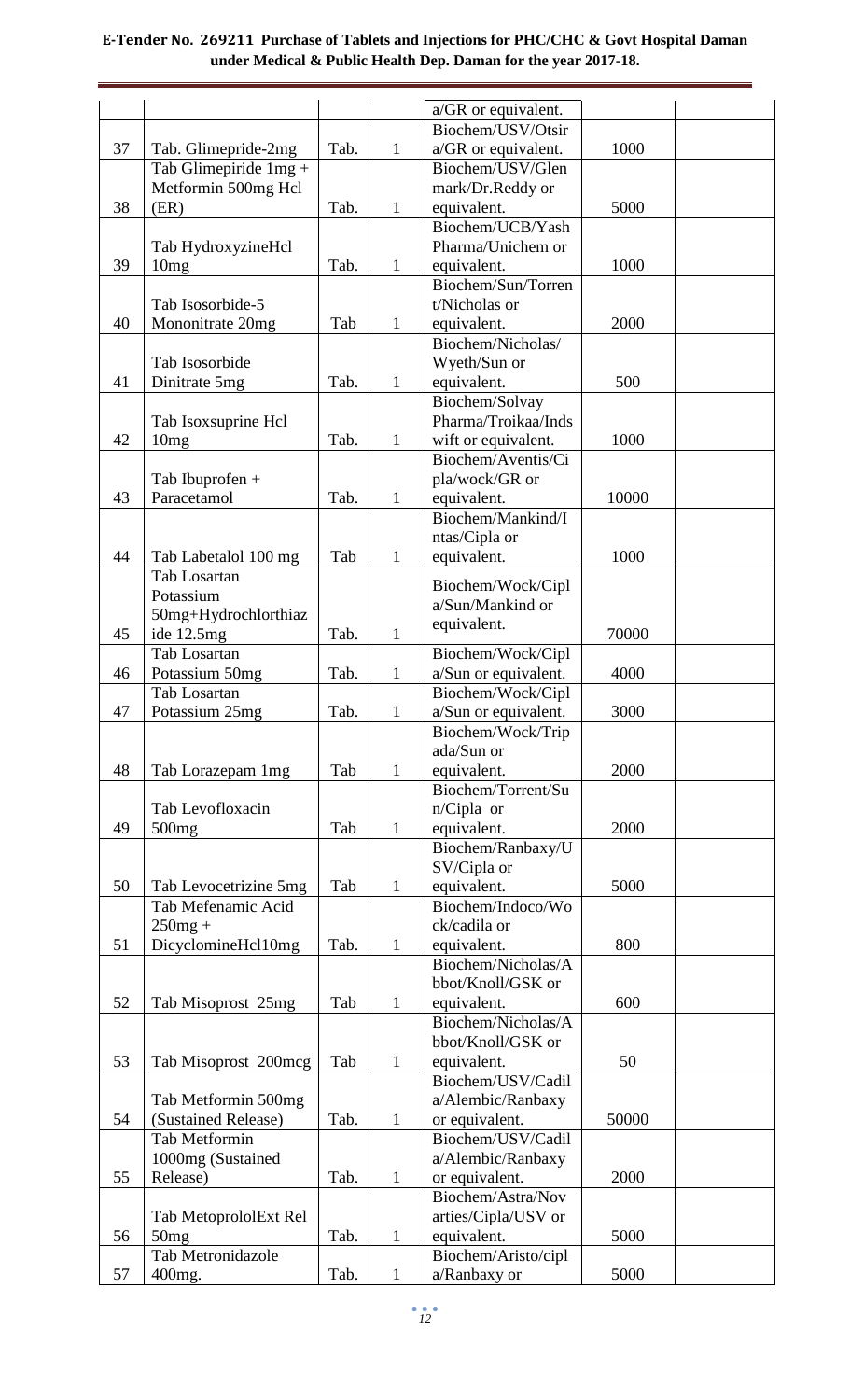|    |                           |      |              | equivalent                      |       |  |
|----|---------------------------|------|--------------|---------------------------------|-------|--|
|    |                           |      |              | Biochem/Cadila/US               |       |  |
|    |                           |      |              | V/Otsira or                     |       |  |
| 58 | Tab Nebivolol 5mg         | Tab. | $\mathbf{1}$ | equivalent.                     | 1000  |  |
|    |                           |      |              | Biochem/GR/Micro                |       |  |
|    | <b>Tab Norethisterone</b> |      |              | Nova/Novarties or               |       |  |
| 59 | 5mg                       | Tab. | $\mathbf{1}$ | equivalent.                     | 3000  |  |
|    |                           |      |              | Biochem/Cipla/Micr              |       |  |
|    |                           |      |              | o/Ranbaxy or                    |       |  |
| 60 | Tab Olmisartan 20mg       | Tab. | $\mathbf{1}$ | equivalent.                     | 1000  |  |
|    |                           |      |              | Biochem/Pfizer/Biot             |       |  |
|    | Tab Parazocin Hcl 2.5     |      |              | ech/Cipla ort                   |       |  |
| 61 | mg                        | Tab. | $\mathbf{1}$ | equivalent                      | 1500  |  |
|    |                           |      |              | Biochem/Glenmark/               |       |  |
| 62 | Tab Prasugrel 10mg        | Tab. | $\mathbf{1}$ | Ranbaxy/NPIL or                 | 200   |  |
|    |                           |      |              | equivalent<br>Biochem/IPCA/Cipl |       |  |
|    |                           |      |              | a/Alembic or                    |       |  |
| 63 | Tab Primaquine 7.5 mg     | Tab. | $\mathbf{1}$ | equivalent.                     | 100   |  |
|    | Tab Pregabalin 75mg +     |      |              | Biochem/Intas/GR/               |       |  |
|    | Methylcobalamine          |      |              | NPIL/Ranbaxy or                 |       |  |
| 64 | 750mg                     | Tab. | $\mathbf{1}$ | equivalent                      | 10000 |  |
|    |                           |      |              | Biochem/NPIL/Ran                |       |  |
|    |                           |      |              | baxy/Alkem or                   |       |  |
| 65 | Tab Pantaprazole 40mg     | Tab. | $\mathbf{1}$ | equivalent                      | 15000 |  |
|    |                           |      |              | Biochem/Pfizer/Sun/             |       |  |
|    |                           |      |              | USV/Cadila or                   |       |  |
| 66 | Tab Pioglitazone 15mg     | Tab. | $\mathbf{1}$ | equivalent                      | 10000 |  |
|    |                           |      |              | Biochem/Pfizer/Man              |       |  |
|    |                           |      |              | kind/Sun/Elder or               |       |  |
| 67 | Tab Pioglitazone 30mg     | Tab. | $\mathbf{1}$ | equivalent                      | 2000  |  |
|    |                           |      |              | Biochem/Novarties/              |       |  |
| 68 | Tab.Vidagliptin+          |      |              | Astra/MSD/Micro or              | 300   |  |
|    | Metformin                 | Tab. | $\mathbf{1}$ | equivalent<br>Biochem/USV/Alem  |       |  |
|    |                           |      |              | bic/GR/ Lupin or                |       |  |
| 69 | Tab Voglibose 0.3 mg      | Tab. | $\mathbf{1}$ | equivalent                      | 5000  |  |
|    |                           |      |              | Biochem/Ranbaxy/I               |       |  |
|    | Tab                       |      |              | ntas/Nicholas or                |       |  |
| 70 | RanitidineHCL150mg        | Tab. | $\mathbf{1}$ | equivalent                      | 30000 |  |
|    |                           |      |              | Biochem/NPIL/Ran                |       |  |
|    |                           |      |              | baxy/Alkem or                   |       |  |
| 71 | Tab Rosuvastatin 20mg     | Tab. | $\mathbf{1}$ | equivalent                      | 1000  |  |
|    |                           |      |              | Biochem/NPIL/Ran                |       |  |
|    |                           |      |              | baxy/Alkem or                   |       |  |
| 72 | Tab Rosuvastatin 10mg     | Tab. | $\mathbf{1}$ | equivalent                      | 7000  |  |
|    |                           |      |              | Biochem/Alembic/E               |       |  |
|    |                           |      |              | lder/Cadila or                  |       |  |
| 73 | Tab Ramipril 2.5mg.       | Tab. | $\mathbf{1}$ | equivalent                      | 2000  |  |
|    |                           |      |              | Biochem/Alembic/E               |       |  |
| 74 | Tab Ramipril 5mg.         | Tab. | $\mathbf{1}$ | lder/Cadila or<br>equivalent    | 2000  |  |
|    |                           |      |              | Biochem/Astrazanec              |       |  |
|    |                           |      |              | a/MSD/Micro/Ranba               |       |  |
| 75 | Tab Sitagliptin 50mg      | Tab. | $\mathbf{1}$ | xy or equivalent                | 200   |  |
|    |                           |      |              | Biochem/GSK/Abbo                |       |  |
|    | Tab Thyroxine Sodium      |      |              | t/Macloed/Intas or              |       |  |
| 76 | 100mcg                    | Tab. | $\mathbf{1}$ | equivalent                      | 1000  |  |
|    |                           |      |              | Biochem/GSK/Abbo                |       |  |
|    | Tab Thyroxine Sodium      |      |              | t/Macloed/Intas or              |       |  |
| 77 | 50 <sub>mcg</sub>         | Tab. | $\mathbf{1}$ | equivalent                      | 8000  |  |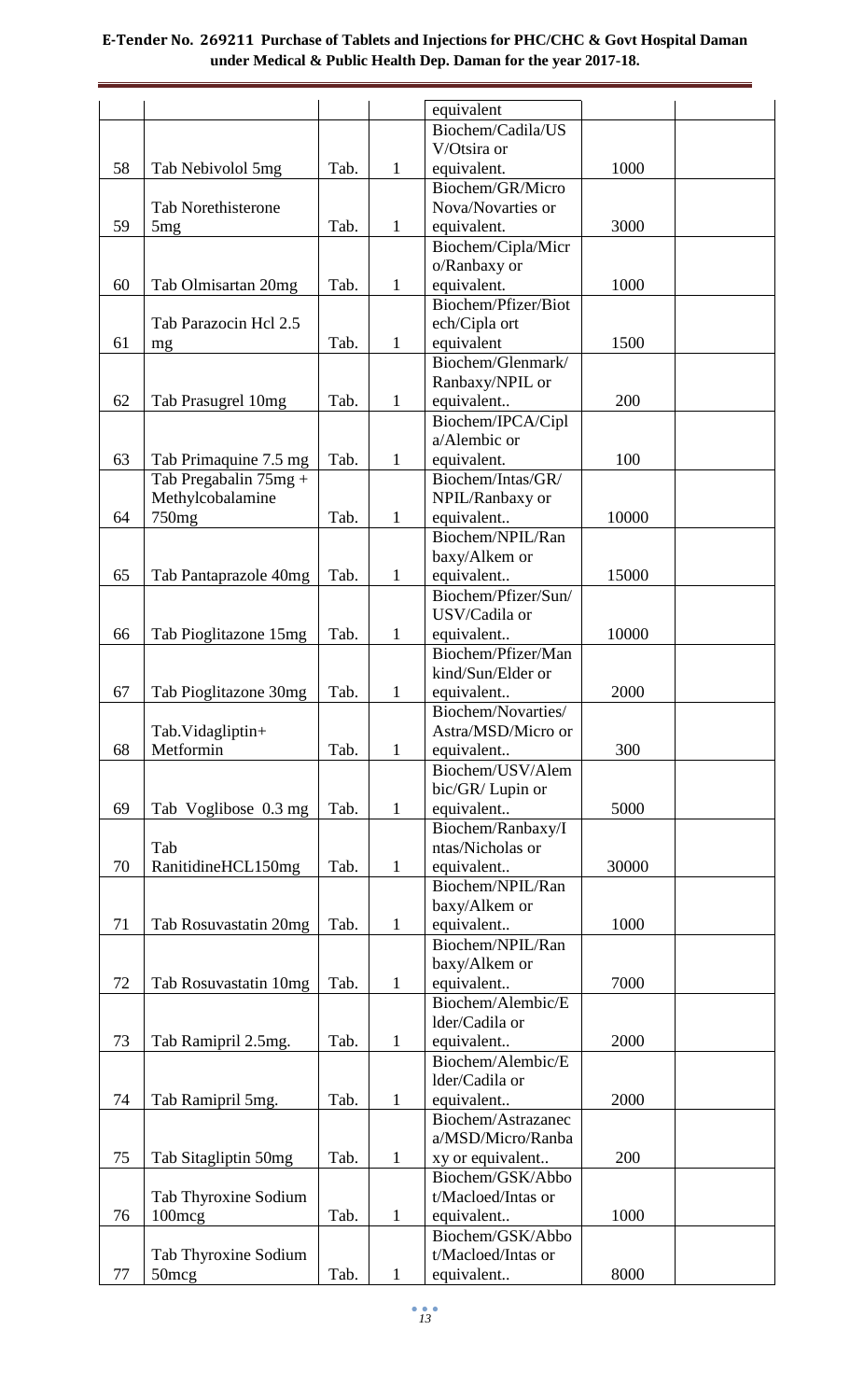|    |                                   |       |              | Biochem/GSK/Abbo                        |                |  |
|----|-----------------------------------|-------|--------------|-----------------------------------------|----------------|--|
|    | Tab Thyroxine Sodium              |       |              | t/Macloed/Intas or                      |                |  |
| 78 | $75 \text{mcg}$                   | Tab.  | $\mathbf{1}$ | equivalent                              | 3500           |  |
|    |                                   |       |              | Biochem/GSK/Abbo                        |                |  |
|    | Tab Thyroxine Sodium              |       |              | t/Macloed/Intas or                      |                |  |
| 79 | $25 \text{mcg}$                   | Tab.  | 1            | equivalent                              | 5500           |  |
|    | Tab Telmisartan 40mg              |       |              |                                         |                |  |
|    | $\ddot{}$                         |       |              | Biochem/USV/Torre                       |                |  |
| 80 | Hydrochlorthiazide12.5            |       |              | nt/Ranbaxy/GR or                        | 10000          |  |
|    | mg                                | Tab.  | $\mathbf{1}$ | equivalent<br>Biochem/USV/Torre         |                |  |
|    |                                   |       |              | nt/Ranbaxy/GR or                        |                |  |
| 81 | Tab Telmisartan 20mg              | Tab   | $\mathbf{1}$ | equivalent                              | 5000           |  |
|    |                                   |       |              | Biochem/USV/Torre                       |                |  |
|    |                                   |       |              | nt/Ranbaxy/GR or                        |                |  |
| 82 | Tab Telmisartan 80mg              | Tab   | $\mathbf{1}$ | equivalent                              | 5000           |  |
|    |                                   |       |              | Biochem/USV/Torre                       |                |  |
|    |                                   |       |              | nt/Ranbaxy/GR or                        |                |  |
| 83 | Tab Telmisartan 40mg              | Tab.  | $\mathbf{1}$ | equivalent                              | 25000          |  |
|    | Tab                               |       |              | Biochem/Intas/USV/                      |                |  |
|    | TamsulosinHydrochlori             |       |              | cipla/GRor                              |                |  |
| 84 | de 0.4 mg                         | Tab   | 1            | equivalent                              | 3000           |  |
|    | Capsules                          |       | $\mathbf{1}$ |                                         | $\overline{0}$ |  |
|    | Cap Amoxycillin                   |       |              | Biochem/Alkem/GR                        |                |  |
| 85 | 250mg                             | Tab   | $\mathbf{1}$ | /Cipla or equivalent                    | 5000           |  |
|    | Cap Vitamin E                     |       |              | Biochem/USV/Dr                          |                |  |
|    | (Tocopheroyl Acetate)             |       |              | Reddys/E.Merck.or                       |                |  |
| 86 | 200mg                             | Cap   | 1            | equivalent<br>Biochem/Alembic/C         | 1000           |  |
|    |                                   |       |              | adila/Duphar or                         |                |  |
| 87 | Cap Omeprazole 20mg               |       | 1            | equivalent.                             | 5000           |  |
|    |                                   | Cap   |              | Biochem/Unichem/                        |                |  |
|    |                                   |       |              | Ranbaxy/Cadila/Cipl                     |                |  |
| 88 | Tab.Pregabalin 75 mg              | Tab.  | 1            | a.or equivalent                         | 15000          |  |
|    | <b>Syrups / Suspensions</b>       |       | $\mathbf{1}$ |                                         |                |  |
|    |                                   |       |              | Biochem/GSK/Alem                        |                |  |
|    | Susp Albendazole                  |       |              | bic/Abbott or                           |                |  |
| 89 | 200mg/5ml 10ml                    | Bott. | $\mathbf{1}$ | equivalent.                             | 200            |  |
|    |                                   |       |              | Biochem/Indswift/A                      |                |  |
|    | Syp Azithromycin                  |       |              | bbott/Duphar or                         |                |  |
| 90 | 100mg/5ml 15ml                    | Bott. | $\mathbf{1}$ | equivalent                              | 300            |  |
|    |                                   |       |              | Biochem/Ranbaxy/D                       |                |  |
|    | Susp Amoxycillin                  |       |              | uphar/Abbott or                         |                |  |
| 91 | 125mg/5ml 60ml                    | Bott. | $\mathbf{1}$ | equivalent                              | 1000           |  |
|    | Susp Amoxycillin                  |       |              | Biochem/GSK//Intas                      |                |  |
|    | $200mg + Clavulanate$<br>28.5/5ml |       |              | /Abbott or                              |                |  |
| 92 | 30ml                              | Bott. | 1            | equivalent.                             | 1000           |  |
|    | Syp Bromhexine +                  |       |              |                                         |                |  |
|    | Dextromethorphen                  |       |              | Biochem/Abbott/Ind                      |                |  |
|    | 10mg+NH4CL 125                    |       |              | swift/Ranbaxy or                        |                |  |
| 93 | MG/ML                             | Bott. | 1            | equivalent                              | 500            |  |
|    | Syp Simethicone 50mg              |       |              |                                         |                |  |
|    | $+ MgOH2 185mg +$                 |       |              |                                         |                |  |
|    | AlOH3 830 mg +                    |       |              | Biochem/Intas/Abbo<br>tt/Park-Davies or |                |  |
|    | Sodium                            |       |              | equivalent.                             |                |  |
|    | carboxymethylcellulose            |       |              |                                         |                |  |
| 94 | 100mg/10 ml 170ml                 | Bott. | 1            |                                         | 1500           |  |
|    | $Syp$ CaCo3 250mg +               |       |              | Biochem/Meyer/Ind                       |                |  |
|    | L- Lycine 50mg Zn                 |       |              | swift/Sandoz or                         |                |  |
| 95 | 5mg+ Vit D3 125 IU                | Bott. | 1            | equivalent                              | 1000           |  |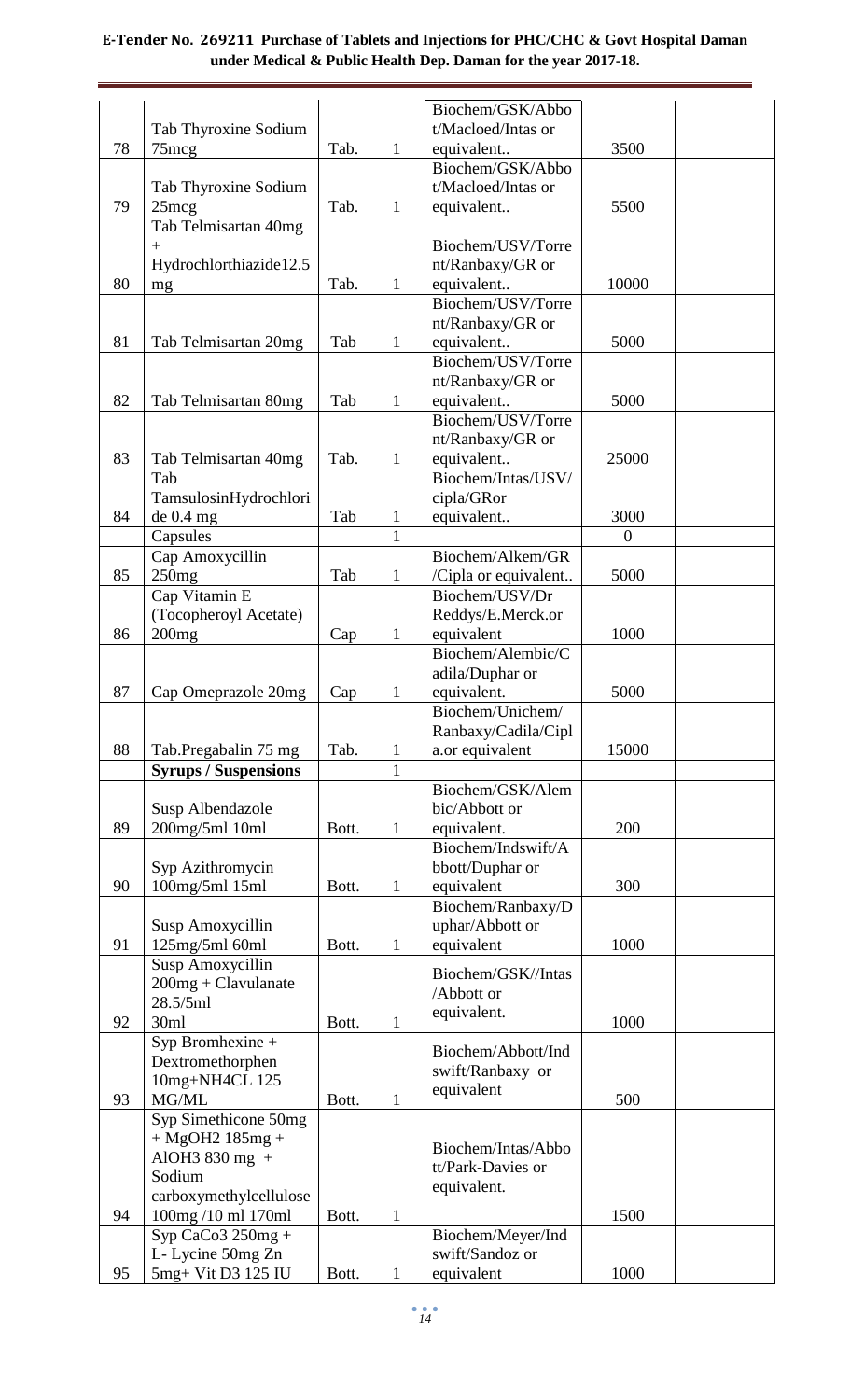|     | 200ml                                                          |       |              |                                     |                |  |
|-----|----------------------------------------------------------------|-------|--------------|-------------------------------------|----------------|--|
|     |                                                                |       |              | Biochem/Abbott/Ind                  |                |  |
|     | Syp Cefixime                                                   |       |              | swift/Cadila or                     |                |  |
| 96  | 50mg/5ml 30ml                                                  | Bott. | $\mathbf{1}$ | equivalent                          | 1000           |  |
|     |                                                                |       |              | Biochem/CadilaIntas                 |                |  |
|     | Syp Cefadroxyl                                                 |       |              | /Abbott or                          |                |  |
| 97  | 125mg/5ml                                                      | Bott. | 1            | equivalent.                         | 1000           |  |
|     | Syp Ferrous Ascorbate                                          |       |              | Biochem/Albert-                     |                |  |
|     | $(Iron)$ 30mg/5ml                                              |       |              | David/Abbott/Cadila                 |                |  |
| 98  | 200ml                                                          | Bott. | 1            | or equivalent.                      | 1500           |  |
|     | Syp Vit B1 $5mg + Vit$                                         |       |              |                                     |                |  |
|     | B2 $2.5 \text{ mg} + \text{Vit } B6$<br>$1.5mg + Nicotinamide$ |       |              | Biochem/Glaxo/Abb                   |                |  |
|     | $50mg + D$ Penthenol                                           |       |              | ott/Indswiftor                      |                |  |
|     | $5mg+V$ it B 12 5 mcg /                                        |       |              | equivalent                          |                |  |
| 99  | 5ml 100 ml.                                                    | Bott. | 1            |                                     | 1500           |  |
|     |                                                                |       |              | Biochem/Abbott/Tor                  |                |  |
|     | <b>Susp Domperidone</b>                                        |       |              | rent/Cipla or                       |                |  |
| 100 | $1mg/ml$ 30ml                                                  | Bott. | 1            | equivalent                          | 500            |  |
|     | Syp Dextromethorphen                                           |       |              |                                     |                |  |
|     | 10mg                                                           |       |              |                                     |                |  |
|     | +Chlorpheniramine 4                                            |       |              | Biochem/Avantis/Ci                  |                |  |
|     | mg +Phenylephrine                                              |       |              | pla/Ranbaxy or                      |                |  |
| 101 | $100$ ml                                                       | Bott. | $\mathbf{1}$ | equivalent                          | 1000           |  |
|     |                                                                |       |              | Biochem/Cipla/cadil                 |                |  |
|     | Syp Lactulose Solution                                         |       |              | a/Ranbaxy or                        |                |  |
| 102 | 10gm/15ml 100ml                                                | Bott. | 1            | equivalent.                         | 200            |  |
|     |                                                                |       |              | Biochem/Sun/Tripad                  |                |  |
|     | Syp Leveracertam 100                                           |       |              | a/Intas or                          |                |  |
| 103 | ml                                                             | Bott. | $\mathbf{1}$ | equivalent                          | 10             |  |
|     | Syp Ofloxacin 50mg                                             |       |              | Biochem/Cipla/cadil<br>a/Ranbaxy or |                |  |
| 104 | (30ml)                                                         | Bott. | 1            | equivalent.                         | 300            |  |
|     | Syp Paracetamol                                                |       |              |                                     |                |  |
|     | $125mg +$                                                      |       |              | Biochem/Indoco/Ab                   |                |  |
|     | Phenylepinaphrine                                              |       |              | bott/Intas/Cadila or                |                |  |
|     | 2.5mg +CPM 2mg/5ml                                             |       |              | equivalent                          |                |  |
| 105 | 60ml.                                                          | Bott. | $\mathbf{1}$ |                                     | 800            |  |
|     |                                                                |       |              | Biochem/Walter                      |                |  |
|     | Spy Potassium chloride                                         |       |              | Brushnell/Ranbaxy/                  |                |  |
| 106 | $100$ ml                                                       | Bott. | $\mathbf{1}$ | Cadila or equivalant                | 5              |  |
|     |                                                                |       |              | Biochem/Torrent/Av                  |                |  |
|     | Syp Sodium Valproate                                           |       |              | enties/Ranbaxy/Win                  |                |  |
| 107 | 200 mg /5 ml 100 ml                                            | Bott. | $\mathbf{1}$ | moc or equivalent                   | 25             |  |
|     |                                                                |       |              | Biochem/Cadila/Alk<br>em/Aristo or  |                |  |
| 108 | Susp Metronidazole<br>200mg/5ml 60ml.                          | Bott. | $\mathbf 1$  | equivalent.                         | 125            |  |
|     | Cream & Ointment                                               |       | $\mathbf{1}$ |                                     | $\overline{0}$ |  |
|     | <b>Cream Clobetasone</b>                                       |       |              |                                     |                |  |
|     | 0.05% w/w+Gentamyci                                            |       |              | Biochem/GSK/Glen                    |                |  |
|     | $n 0.1\%$ w/w+                                                 |       |              | mark/Ind-Swift or                   |                |  |
|     | Miconazole 2%w/w                                               |       |              | equivalent.                         |                |  |
| 109 | 10gm                                                           | Tube  | 1            |                                     | 500            |  |
|     | Oint Framycetin                                                |       |              | Biochem/Aventis/In                  |                |  |
| 110 | 1%w/w/15gm.                                                    | Tube  | $\mathbf{1}$ | dswift or equivalent                | 500            |  |
|     | Ointment Heparin 50iu                                          |       |              | Biochem/GR/Cipla/                   |                |  |
|     | + Benzyl Nicotinate                                            |       |              | Ranbaxy/Abbott or                   |                |  |
| 111 | $3mg/1gm$ $20gm$                                               | Tube  | $\mathbf{1}$ | equivalent                          | 25             |  |
|     |                                                                |       |              | Biochem/Cipla/Woc                   |                |  |
|     | Oint Povidoneiodine                                            |       |              | k/Win/Abbott or                     |                |  |
| 112 | 5%w/w 15gm                                                     | Tube  | $\mathbf{1}$ | equivalent                          | 500            |  |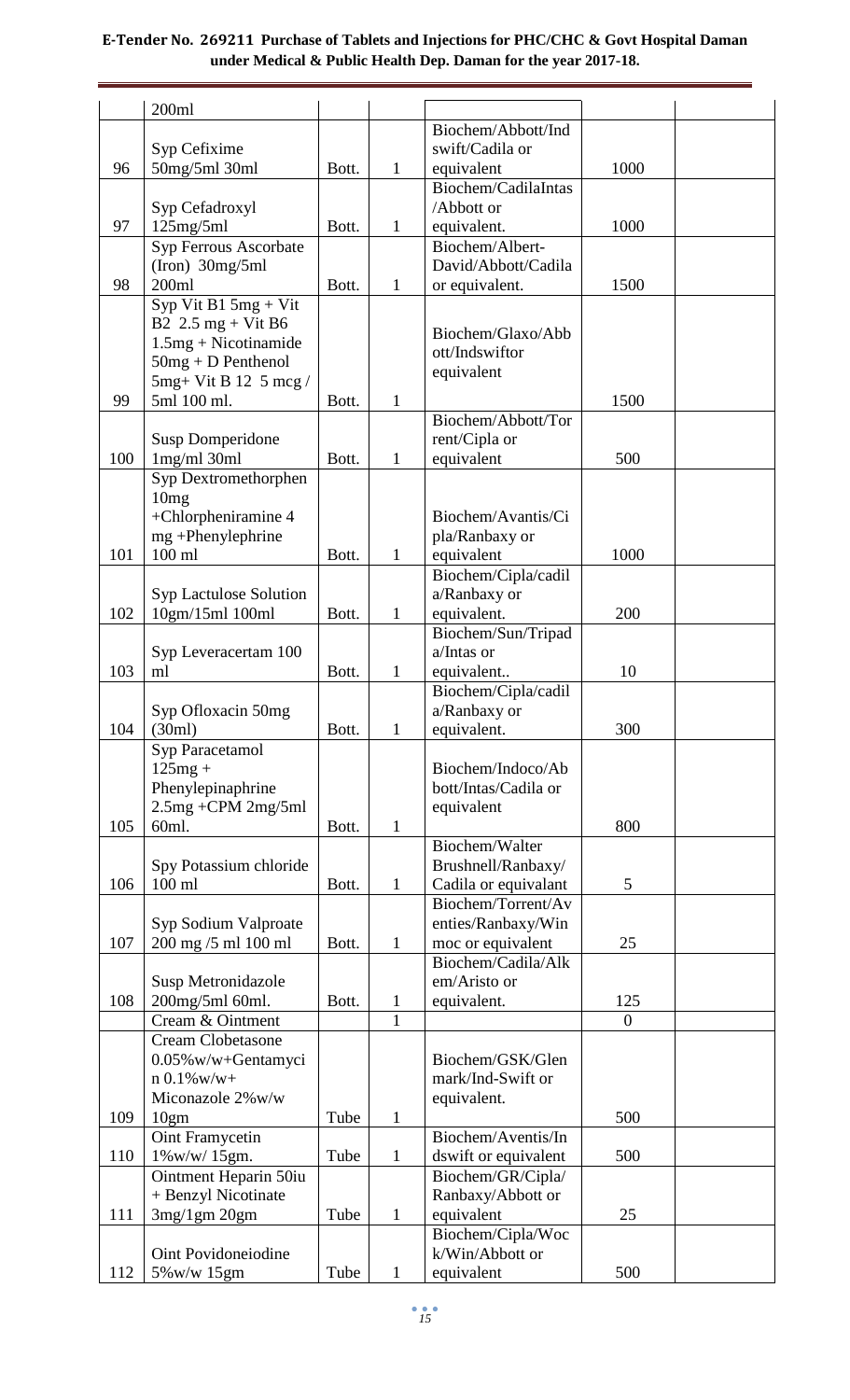|            |                                     |              |                              | Biochem/Zenith/Cip               |            |  |
|------------|-------------------------------------|--------------|------------------------------|----------------------------------|------------|--|
|            | Oint Clotrimazole                   |              |                              | la/IndSwift/Alembic              |            |  |
| 113        | $1\%$ w/w/ $15$ gm.                 | Tube         | $\mathbf{1}$                 | or equivalent.                   | 2400       |  |
|            | Cream                               |              |                              | Biochem/Abbott/Cro               |            |  |
|            | SilverSulphadiazine1%               |              |                              | ssland/Elder or                  |            |  |
| 114        | 250gm                               | Tube         | 1                            | equivalent                       | 120        |  |
|            | Cream                               |              |                              | Biochem/Abbott/Cro               |            |  |
|            | SilverSulphadiazine1%               |              |                              | ssland/Elder/Indswif             |            |  |
| 115        | 15gm                                | Tube         | 1                            | tor equivalent                   | 1100       |  |
|            | Gel Salicylate $9.0 %+$             |              |                              | Biochem/Abbott/Cro               |            |  |
|            | Benzalkonium chloride               |              |                              | ssland/Elder/Indswif             |            |  |
| 116        | 0.02 % 10 ml                        | Tube         | 1                            | tor equivalent                   | 100        |  |
|            | Eye/ENT Drops &                     |              |                              |                                  |            |  |
|            | Ointments.                          |              | $\mathbf{1}$                 |                                  |            |  |
|            |                                     |              |                              | Biochem/Cipla/Sun/               |            |  |
|            |                                     |              |                              | Nicholas/Cadila.or               |            |  |
| 117        | Ciprofloxacin Eye                   |              |                              |                                  | 400        |  |
|            | Drop 0.3% w/v 5ml                   | Bott.        | $\mathbf{1}$                 | equivalent                       |            |  |
|            |                                     |              |                              | Biochem/Bell/Warre               |            |  |
|            | Eye Drop Homatropine                |              |                              | n/Cipla/Sun.or                   |            |  |
| 118        | 2%.w/v 10ml                         | Bott.        | $\mathbf{1}$                 | equivalent<br>Biochem/Milmet/Int | 10         |  |
|            | Tropicamide                         |              |                              |                                  |            |  |
|            | $0.8\% +$ Phenylepherine            |              |                              | as./Renova or                    |            |  |
| 119        | Hcl 5.0% E/D                        | Bott.        | $\mathbf{1}$                 | equivalent                       | 60         |  |
|            | Chlorbutol5% w/v                    |              |                              | Biochem/Nulife//Wo               |            |  |
|            | $+$ Benzocaine2.5% w/v              |              |                              | ck/Intas/Renova.or               |            |  |
|            | +Paradichlorobenzene                |              |                              | equivalent                       |            |  |
| 120        | 2% w/v Ear Drop 10ml                | Bott.        | $\mathbf{1}$                 |                                  | 200        |  |
|            | Sodium Carboxy                      |              |                              | Biochem/FDC/Intas/               |            |  |
|            | Methyl Cellulose 0.5 %              |              |                              | Renova Pharma or                 |            |  |
| 121        | $w/v$ 5ml                           | Bott.        | 1                            | equivalent.                      | 100        |  |
|            | Eye Drop                            |              |                              |                                  |            |  |
|            | Naphazoline0.056%                   |              |                              |                                  |            |  |
|            | W/V+Chlorpheniramin                 |              |                              | Biochem/Allergen/F               |            |  |
|            | $e0.01\%$ W/V+                      |              |                              |                                  |            |  |
|            |                                     |              |                              | DC/Renova or                     |            |  |
|            | Hydroxypropylmethylc                |              |                              | equivalent                       |            |  |
|            | ellulose $0.25%$ + zinc             |              |                              |                                  |            |  |
| 122        | 12 % W/V                            | Bott.        | 1                            |                                  | 200        |  |
|            | Injection                           |              | $\mathbf{1}$                 |                                  |            |  |
|            |                                     |              |                              | Biochem/Abbott/Ne                |            |  |
|            | Inj Acyclovir 25 mg                 | Amp          |                              | on/Cipla or                      |            |  |
| 123        | $,10$ ml                            |              | $\mathbf{1}$                 | equivalent                       | 10         |  |
|            | Inj Antisnake (Indian               |              |                              |                                  |            |  |
|            | Cobra $0.6mg +$                     |              |                              |                                  |            |  |
|            | Common Krait 0.45mg                 |              |                              | Biochem/Haffkine/B               |            |  |
|            | + Russell"s Viper                   |              |                              | harat                            |            |  |
|            | $0.6mg + Saw$ scaled                |              |                              | Serum/Ranbaxy or                 |            |  |
|            | Viper 0.45mg) Vaccine               |              |                              | equivalent.                      |            |  |
| 124        | 10ml                                | Vial         | $\mathbf{1}$                 |                                  | 25         |  |
|            | Inj 2-Pyridine                      |              |                              | Biochem/Samarth/B                |            |  |
|            | Aldoxime Methiodide                 | Amp          |                              | harat Serum/Neon or              |            |  |
| 125        | $25$ mg/ml $20$ ml                  |              | $\mathbf{1}$                 | equivalent                       | 20         |  |
|            |                                     |              |                              | Biochem/HP/Neon/                 |            |  |
|            | Inj Adrenaline 1mg/ml               | Amp          |                              | GSK/Seth or                      |            |  |
| 126        | 2ml                                 |              | $\mathbf{1}$                 | equivalent.                      | 300        |  |
|            |                                     |              |                              | Biochem/Glaxo/Wo                 |            |  |
|            |                                     |              |                              | ckhardt/Alembic or               |            |  |
| 127        | Inj Ceftazidime 1 gm                | Vial         | $\mathbf{1}$                 | equivalent.                      | 150        |  |
|            |                                     |              |                              | Biochem/GR/Wock/                 |            |  |
|            | Inj Amikacin                        |              |                              | NPIL/Aristo or                   |            |  |
| 128<br>129 | 250mg/ml. 2ml<br>Inj Cefotaxime 1gm | Vial<br>Vial | $\mathbf{1}$<br>$\mathbf{1}$ | equivalent.<br>Biochem/Alkem/GR  | 300<br>250 |  |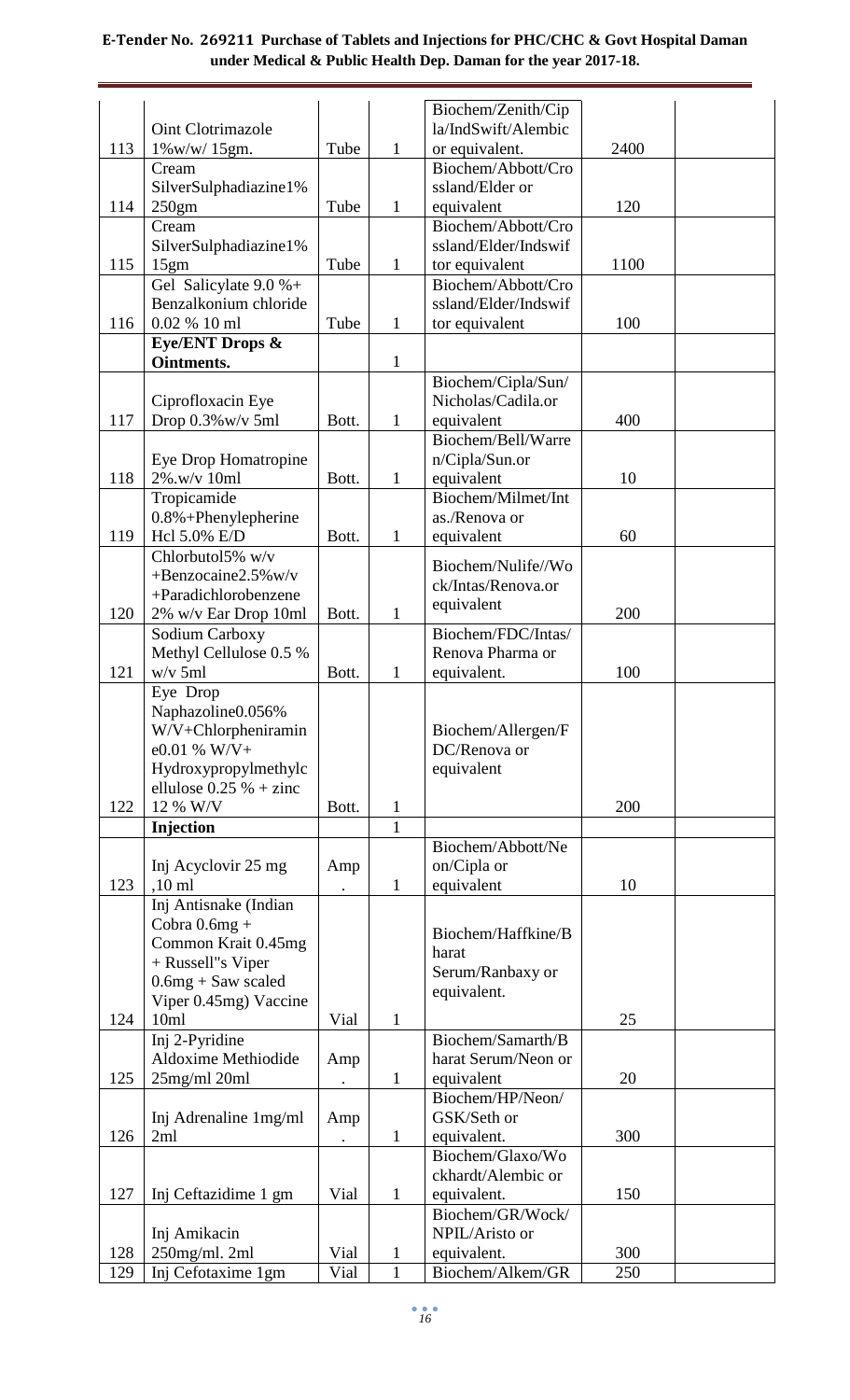|     |                          |      |              | /Cipla/Intas or       |      |  |
|-----|--------------------------|------|--------------|-----------------------|------|--|
|     |                          |      |              | equivalent.           |      |  |
|     |                          |      |              | Biochem/Aristo/Ale    |      |  |
|     | Inj Ceftriaxone Sodium   |      |              | mbic/NPIL/Intas or    |      |  |
| 130 | 1gm                      | Vial | $\mathbf{1}$ | equivalent.           | 1500 |  |
|     | Inj Highly purified      |      |              | Biochem/USV/Knoll     |      |  |
|     | insulin premix 100 I     |      |              | /NovaNordisk/Torre    |      |  |
| 131 | .UML 10ml                | Vial | $\mathbf{1}$ | nt or equivalent.     | 25   |  |
|     |                          |      |              | Biochem/Duphar/In     |      |  |
|     | Inj Hydrocortisone       |      |              | dswift/Alembic or     |      |  |
| 132 | Succinate100mg/2ml       | Vial | $\mathbf{1}$ | equivalent.           | 100  |  |
|     |                          |      |              | Biochem/Sun/RPGL      |      |  |
|     | Inj Haloperidol 5mg      | Amp  |              | ifescience/Torrent.   |      |  |
| 133 | 2ml                      |      | $\mathbf{1}$ | or equivalent         | 10   |  |
|     | Inj Hydroxy              |      |              | Biochem/Ind-          |      |  |
|     | Progesterone 500mg       | Amp  |              | swift/Cadila/Neon/T   |      |  |
| 134 | 2ml                      |      | $\mathbf{1}$ | roikaa or equivalent. | 50   |  |
|     |                          |      |              | Biochem/Cadila/Wo     |      |  |
|     | Inj Diazepam             | Amp  |              | ck/Intas or           |      |  |
| 135 | 5mg/ml.2ml.              |      | $\mathbf{1}$ | equivalents.          | 60   |  |
|     |                          |      |              | Biochem/Eli-          |      |  |
|     |                          |      |              | lilly/Sun/Neon/wock   |      |  |
|     | Inj Dobutamine 250mg     | Amp  |              | /Cadila or            |      |  |
| 136 | vial 5ml                 |      | $\mathbf{1}$ | equivalent.           | 30   |  |
|     |                          |      |              | Biochem/NPIL/Troi     |      |  |
|     | Inj Dopamine             | Amp  |              | kaa/TTK/Samarth/N     |      |  |
| 137 | 200mg/5ml. 5ml.          |      | 1            | eon or equivalent.    | 30   |  |
|     | Inj Thiamine Hcl         |      |              |                       |      |  |
|     | 100mg+ Pyridoxine        |      |              |                       |      |  |
|     | Hcl $100$ mg +           |      |              |                       |      |  |
|     | Cynacobalamine           |      |              | Biochem/Glaxo/Wo      |      |  |
|     | $1000mg + Niacinamide$   |      |              | ck/Ranbaxy/GR or      |      |  |
|     | 100 mg+ D Panthenol      |      |              | equivalent.           |      |  |
|     | $50mg + Benzyl$          | Amp  |              |                       |      |  |
| 138 | Alcohol 2% w/v, 2ml.     |      | 1            |                       | 500  |  |
|     |                          |      |              | Biochem/Dr            |      |  |
|     | Inj Ethamsylate          | Amp  |              | Reddys/Gsk/Aristo/    |      |  |
| 139 | $250$ mg/2ml             |      | $\mathbf{1}$ | Cipla or equivalent.  | 100  |  |
|     | Inj Highly Purified      |      |              |                       |      |  |
|     | Biphasic Insulin(30%     |      |              | Biochem/Torrent/No    |      |  |
|     | Soluble Insulin + $70\%$ |      |              | vartis/Novo           |      |  |
|     | Isophane Insulin) 30-    |      |              | Nordisk/GSK or        |      |  |
| 140 | 70/40IU.10ml             | Vial | 1            | equivalent.           | 100  |  |
|     |                          |      |              | Biochem/Nicholas/R    |      |  |
|     | Inj Gentamycin           | Amp  |              | anbaxy/Intas or       |      |  |
| 141 | 80mg/2ml                 |      | $\mathbf 1$  | equivalent.           | 600  |  |
|     |                          |      |              | Biochem/USV/Inds      |      |  |
|     | Inj IsoxsuprineHCL       | Amp  |              | wift/Solvaypharma/    |      |  |
| 142 | $5mg/ml$ 2ml.            |      | $\mathbf{1}$ | Neon or equivalent.   | 300  |  |
|     |                          |      |              | Biochem/Astra/Neo     |      |  |
|     | Inj Lignocaine HCL       | Amp  |              | n/Cadila/Ranbaxy or   |      |  |
| 143 | 2% 30ml                  |      | 1            | equivalent            | 50   |  |
|     |                          |      |              | Biochem/Astra/Neo     |      |  |
|     | Inj Lidocaine HCL        | Amp  |              | n/Cadila/Ranbaxy or   |      |  |
| 144 | Adrenaline 2% 30ml.      |      | $\mathbf{1}$ | equivalent            | 50   |  |
|     |                          |      |              | Biochem/Astra/Neo     |      |  |
|     |                          | Amp  |              | n/Cadila/Ranbaxy or   |      |  |
| 145 | Inj Lorazepam            |      | 1            | equivalent            | 10   |  |
|     |                          |      |              | Biochem/Intas/cipla/  |      |  |
|     | Inj Methylergomrtrine    | Amp  |              | Ranbaxy or            |      |  |
| 146 | $0.2$ mg $/ 1$ ml $2$ ml |      | 1            | equivalent            | 50   |  |
|     |                          |      |              |                       |      |  |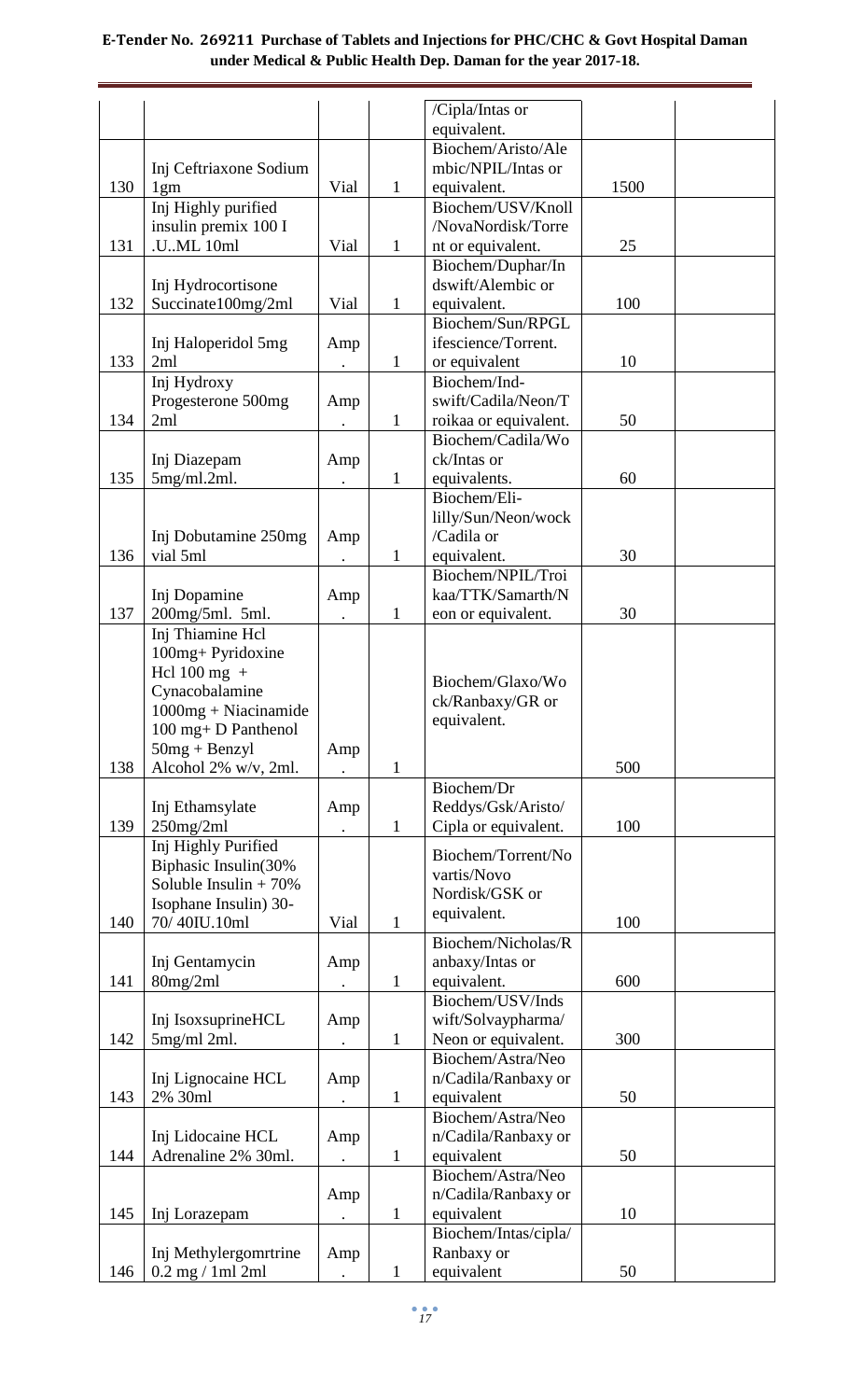|     |                        |           |              | Biochem/Astra/Cipl               |      |  |
|-----|------------------------|-----------|--------------|----------------------------------|------|--|
|     | Inj Metoprolol         | Amp       |              | a/Neon/Ranbaxy or                |      |  |
| 147 | 1mg/1ml                |           | $\mathbf{1}$ | equivalent.                      | 50   |  |
|     |                        |           |              | Biochem/Astra/Neo                |      |  |
|     | Inj Neostigmine        | Amp       |              | n/wyeth/Samarth or               |      |  |
| 148 | $0.5$ mg/ml. 1ml.      |           | $\mathbf{1}$ | equivalent                       | 30   |  |
|     |                        |           |              | Biochem/Mankind/C                |      |  |
|     | Inj Ondansetron        | Amp       |              | ipla/Alkem or                    |      |  |
| 149 | $2mg/ml$ $2ml$         |           | $\mathbf{1}$ | equivalent.                      | 3000 |  |
|     |                        |           |              | Biochem/Ipca/Alke                |      |  |
|     | Inj Oxytocin 5 Units   | Amp       |              | m/Cipla/wockor                   |      |  |
| 150 | 1ml.                   |           | $\mathbf{1}$ | equivalent.                      | 2000 |  |
|     |                        |           |              | Biochem/Astra/Neo                |      |  |
|     |                        | Amp       |              | n/Wock/Ranbaxy or                |      |  |
| 151 | Inj Lorazepam          |           | $\mathbf{1}$ | equivalent                       | 60   |  |
|     |                        |           |              | Biochem/Neon/Sam                 |      |  |
|     | Inj Phytomenadione 10  | Amp       |              | arth/Cipla/BC/Ranba              |      |  |
| 152 | $mg$ /ml 2ml           |           | $\mathbf{1}$ | xy or equivalent                 | 400  |  |
|     | Inj Promethazine Hcl   | Amp       |              | IPCA/Intas/Cadila/C              |      |  |
| 153 | $25$ mg/ml $2ml$       |           | $\mathbf{1}$ | ipla or equivalent               | 270  |  |
|     |                        |           |              | Biochem/Aventis/A                |      |  |
|     | Inj Phenytoine         | Amp       |              | bbott/Neon/Ranbaxy               |      |  |
| 154 | Sodium100mg            |           | $\mathbf{1}$ | or equivalent.                   | 110  |  |
|     |                        |           |              | Biochem/Neon/Sam                 |      |  |
|     |                        |           |              | arth/Serum or                    |      |  |
| 155 | Inj Propofol 1 % $w/v$ | Vial      | $\mathbf{1}$ | equivalent.                      | 20   |  |
|     |                        |           |              | Biochem/RhonePoul                |      |  |
|     |                        | Amp       |              | enc/Nicholas/Intas               |      |  |
| 156 | Inj Prochlorperazine   |           | 1            | or equivalent.                   | 200  |  |
|     |                        |           |              | Biochem/Alkem/Av                 |      |  |
|     |                        | Amp       |              | entis/Alembic/Duph               |      |  |
| 157 | Inj Pantaprazole 40mg  | $\bullet$ | $\mathbf{1}$ | ar or equivalent.                | 800  |  |
|     |                        |           |              | Biochem/HP/Seth/N                |      |  |
| 158 | Inj PentazocineLactate | Amp       |              | eon/Ranbaxy or                   | 150  |  |
|     | 30mg./ml.1ml.          |           | $\mathbf{1}$ | equivalent.<br>Biochem/Neon/Astr |      |  |
|     |                        |           |              | a/Wallace/HP or                  |      |  |
| 159 | Inj Potassium Chloride | Amp       | $\mathbf{1}$ | equivalent.                      | 150  |  |
|     | Inj                    |           |              | Biochem/Intas/Elder              |      |  |
|     | Paracetamol150mg./ml.  | Amp       |              | /Neon/Svizera or                 |      |  |
| 160 | 2ml                    |           | $\mathbf{1}$ | equivalent.                      | 200  |  |
|     | Inj Phenaramine        |           |              | Biochem/Abott/BC/I               |      |  |
|     | Maleate22.75mg/ml      | Amp       |              | PCA/Aventis or                   |      |  |
| 161 | 2ml                    |           | $\mathbf{1}$ | equivalent.                      | 100  |  |
|     |                        |           |              | Biochem/Ipca/Emar                |      |  |
|     | Inj Ranitidine HCL     | Amp       |              | k/Alembic or                     |      |  |
| 162 | 25mg/ml 2ml            |           | $\mathbf{1}$ | equivalent.                      | 3300 |  |
|     |                        |           |              | Biochem/BHalffkine               |      |  |
|     | Inj Sodium bicarbonate | Amp       |              | /HP/Cipla/Ranbaxy                |      |  |
| 163 | 10ml                   |           | $\mathbf{1}$ | or equivalent.                   | 100  |  |
|     |                        |           |              | Biochem/Nirlife/Ran              |      |  |
|     | Inj Sterile water for  | Amp       |              | baxy/Cipla. or                   |      |  |
| 164 | Injection.5ml.         |           | $\mathbf{1}$ | equivalent.                      | 700  |  |
|     |                        | Amp       |              | Glaxo/Abbott/Indsw               |      |  |
| 165 | Inj Thiamine 100 mg    |           | $\mathbf{1}$ | iftor equivalent                 | 100  |  |
|     |                        |           |              | Biochem/Astrazanec               |      |  |
|     | Inj Tramadol 50mg/ml   | Amp       |              | a/Neon/Glaxo or                  |      |  |
| 166 | 1ml                    |           | $\mathbf{1}$ | equivalent.                      | 100  |  |
|     |                        |           |              | Biochem/Astrazanec               |      |  |
|     | Inj Succinyl choline   |           |              | a/Neon/Glaxo or                  |      |  |
| 167 | 50mg/ml 10ml           | Vial      | $\mathbf 1$  | equivalent.                      | 10   |  |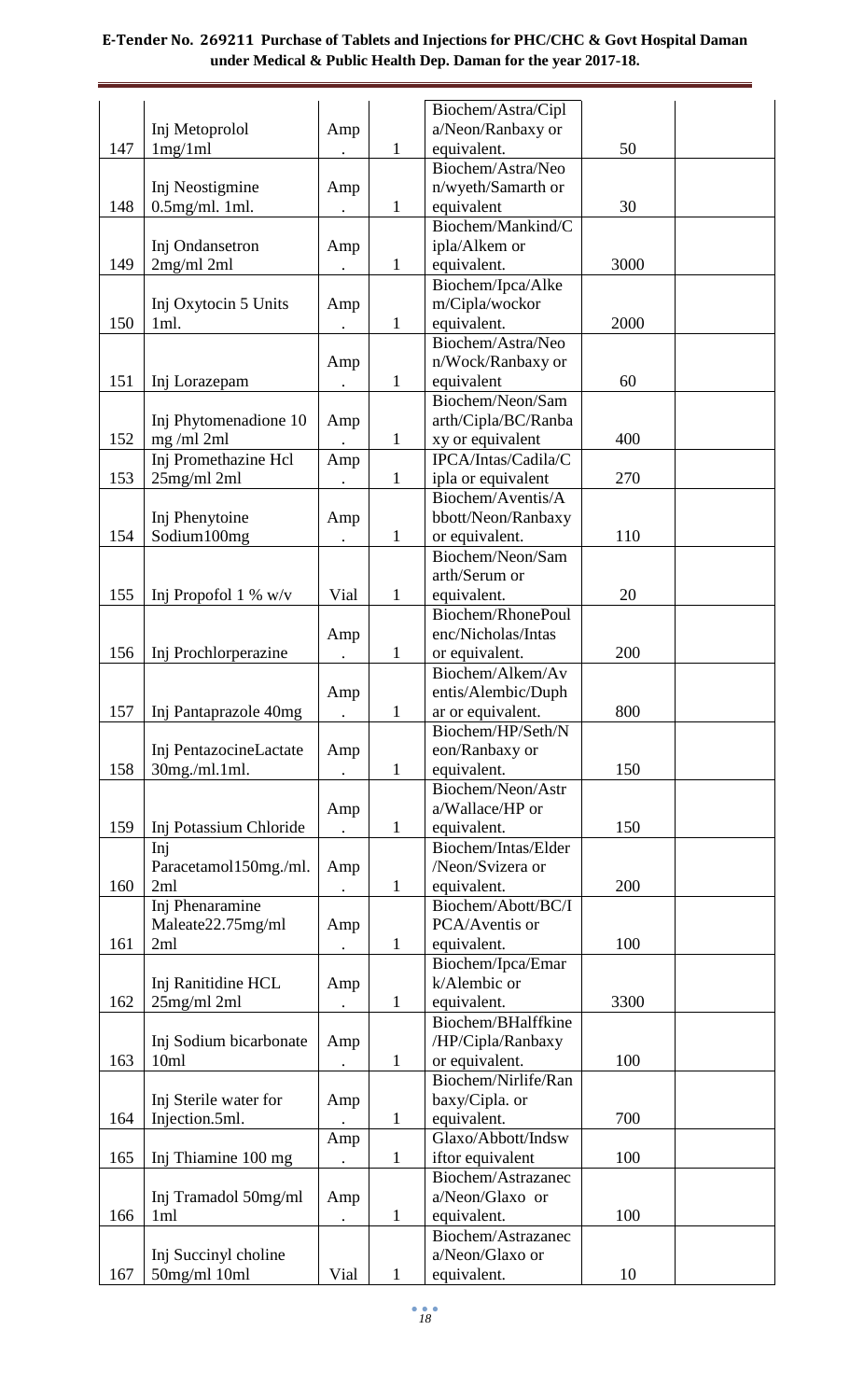|     | <b>IV Essential Amino</b>           |       |              | Biochem/Fresenius/    |      |  |
|-----|-------------------------------------|-------|--------------|-----------------------|------|--|
|     | <b>Acid For Parentaral</b>          |       |              | Samarth/TTK or        |      |  |
| 168 | Nutrition (Hermin)S                 | Bott. | $\mathbf{1}$ | equivalent            | 52   |  |
|     |                                     |       |              | Biochem/Ranbaxy/C     |      |  |
|     | <b>IV Ciprofloxacin</b>             |       |              | ipla/Claris/Baxter or |      |  |
| 169 | 200mg/100ml                         | Bott. | $\mathbf{1}$ | equivalent.           | 800  |  |
|     | IV Dextrose $25\%$ $\overline{100}$ |       |              | Claris/Baxter/Merck   |      |  |
| 170 | ml.                                 | Bott. | $\mathbf{1}$ | or equivalent.        | 200  |  |
|     |                                     |       |              | Biochem/Claris/Baxt   |      |  |
|     | <b>IV Dextrose Normal</b>           |       |              | er/Merck or           |      |  |
| 171 | Saline 500ml (DNS)                  | Bott. | 1            | equivalent.           | 250  |  |
|     |                                     |       |              | Biochem/Claris/Baxt   |      |  |
|     | <b>IV</b> Metronidazole             |       |              | er/Merck or           |      |  |
| 172 | $5mg/1ml$ . 100ml                   | Bott. | $\mathbf{1}$ | equivalent.           | 500  |  |
|     |                                     |       |              | Biochem/Claris/Baxt   |      |  |
|     | <b>IV Normal Saline 100</b>         |       |              | er/Merck or           |      |  |
| 173 | ml                                  | Bott. | $\mathbf{1}$ | equivalent.           | 200  |  |
|     |                                     |       |              | Biochem/Claris/Baxt   |      |  |
|     | <b>IV Ringer Lactate</b>            |       |              | er/Merck or           |      |  |
| 174 | 500ml.                              | Bott. | $\mathbf{1}$ | equivalent.           | 700  |  |
|     |                                     |       |              | Biochem/Claris/Baxt   |      |  |
|     |                                     |       |              | er/Merck or           |      |  |
| 175 | IV Electrolyte-P 500ml              | Bott. | $\mathbf{1}$ | equivalent.           | 200  |  |
|     |                                     |       |              | Biochem/Dr            |      |  |
|     | Inj Ethamsylate                     |       |              | Reddys/Gsk/Aristo/    |      |  |
| 176 | $250$ mg/2ml                        | Bott. | $\mathbf{1}$ | Cipla or equivalent.  | 200  |  |
|     |                                     |       |              | Biochem/Ranbaxy/A     |      |  |
|     |                                     |       |              | bbott/Samarth or      |      |  |
| 177 | Iv Haemaceel                        | Bott. | $\mathbf{1}$ | equivalent            | 10   |  |
|     | Lactobacillus Powder                |       |              | Biochem/Unisankyo     |      |  |
|     | 1gm/150million                      |       |              | /Intas/Cipla or       |      |  |
| 178 | spore.1gm                           | Pkt.  | $\mathbf{1}$ | equivalent            | 1200 |  |
|     |                                     |       |              | Biochem/Glaxo/Nic     |      |  |
|     | <b>Glucose Powder</b>               |       |              | holas/Dabur or        |      |  |
| 179 | 100gm (Orange)                      | Pkt.  | $\mathbf{1}$ | equivalent            | 300  |  |
|     |                                     |       |              | Biochem/Astra/Woc     |      |  |
|     | Jelly White Petrolium               |       |              | khardt/Cipla or       |      |  |
| 180 | 1 <sub>kg</sub>                     | Bott. | $\mathbf{1}$ | equivalent            | 5    |  |
|     |                                     |       |              | Biochem/Glaxo/Cipl    |      |  |
|     | Powder Povidoneiodine               |       |              | a/Wockhardt or        |      |  |
| 181 | 5% w/v 10gm                         | Bott. | $\mathbf{1}$ | equivalent            | 200  |  |
|     |                                     |       |              | Biochem/GR/Cipla/     |      |  |
|     | <b>Calcitrol Sachats</b>            |       |              | Ranbaxy or            |      |  |
| 182 | (60,000im)                          | Scht  | $\mathbf{1}$ | equivalent.           | 2000 |  |
|     | <b>Psychiatric Medicines</b>        |       | $\mathbf{1}$ |                       |      |  |
|     |                                     |       |              | Biochem/Sun/Tripad    |      |  |
|     | Tab Amitriptylline                  |       |              | a/Intas or            |      |  |
| 183 | 10mg                                | Tab   | $\mathbf{1}$ | equivalent            | 500  |  |
|     |                                     |       |              | Biochem/Sun/Tripad    |      |  |
|     | Tab Amitriptylline                  |       |              | a/Intas or            |      |  |
| 184 | 25mg                                | Tab   | $\mathbf{1}$ | equivalent            | 500  |  |
|     |                                     |       |              | Biochem/NPIL/Trip     |      |  |
|     | Tab Chlordiazepoxide                |       |              | ada/Alkem or          |      |  |
| 185 | 10mg                                | Tab   | $\mathbf{1}$ | equivalent            | 2000 |  |
|     |                                     |       |              | Biochem/Torrent/Tri   |      |  |
|     | Tab Levetiracetam                   |       |              | pada/Alkem or         |      |  |
| 186 | 500 <sub>mg</sub>                   | Tab   | $\mathbf{1}$ | equivalent            | 1500 |  |
|     |                                     |       |              | Biochem/Torrent/Su    |      |  |
|     | Tab Sodium Valproate                |       |              | n/intas/Alkem or      |      |  |
| 187 | 200mg                               | Tab   | $\mathbf{1}$ | equivalent            | 500  |  |
| 188 | Tab Sodium Valproate                | Tab   | $\mathbf{1}$ | Biochem/Torrent/Su    | 1500 |  |